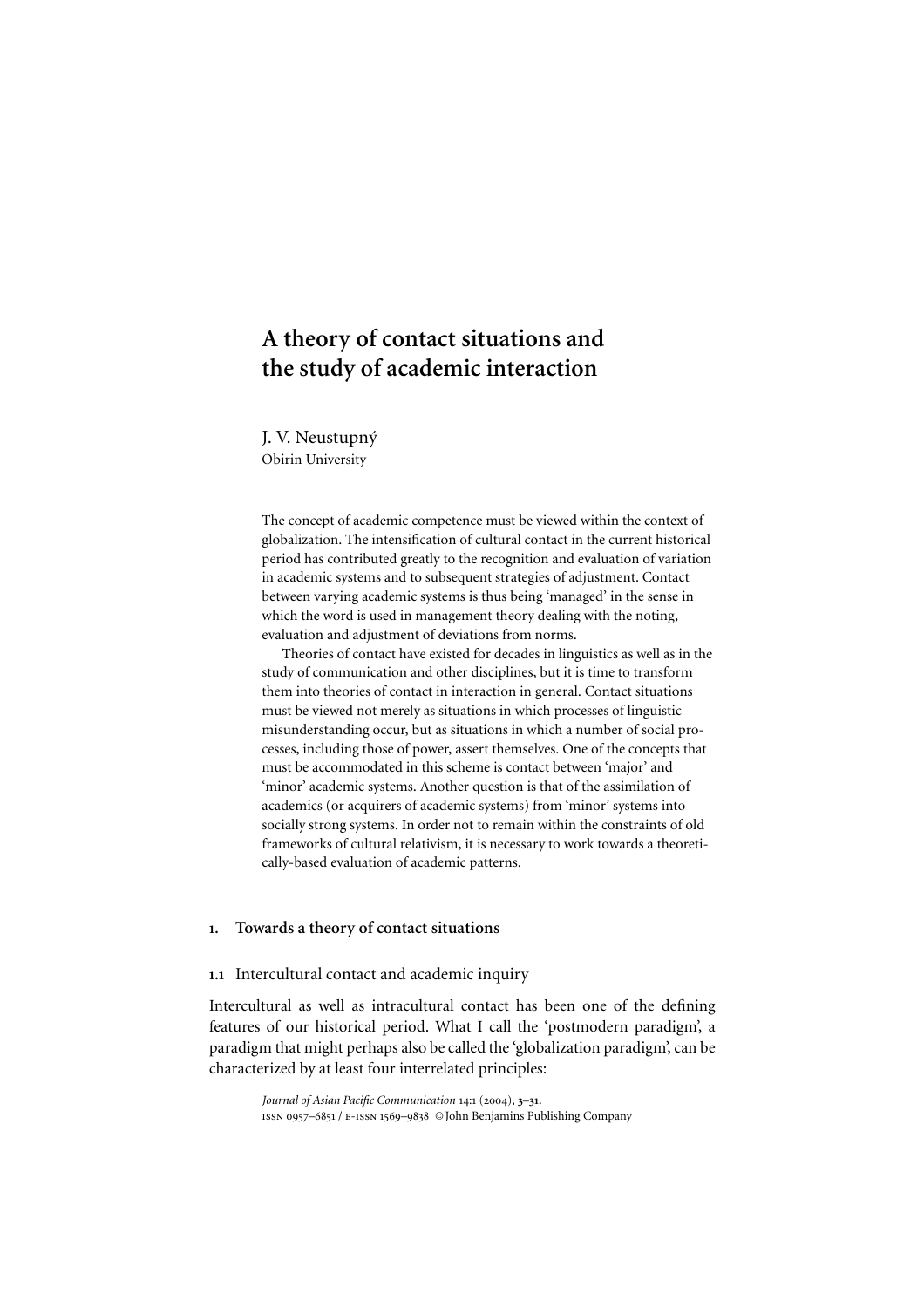- a. development,
- b. special relationships of power,
- c. reduction in internal variation and
- d. intensified external contact (Neustupný , forthcoming 1).

Needless to say, this paradigm should not in itself be glorified. It does not represent the ideal solution for the problems of humankind. Although it has produced the ideology of multiculturalism, it is also responsible for rationalistic ideologies that try to justify the position of the establishment. Within the existing areas of linguistic inquiry it has amplified interest in language typologies as well as areal and genetic linguistics and resulted, in the 1960s and 1970s, in a number of new disciplines such as sociolinguistics, the study of language acquisition and of language problems. The fourth feature quoted above has been particularly instrumental in the development of the study of intercultural communication. I believe that the current interest in academic competence (cf. Marriott, 2000), such as shown in the Monash project headed by Helen Marriott (Note 1), historically forms an extension of the same line of thought.  $\pm$  1. V. Neustupny (a) the specifical minimal variation and c) tendstoon in intertaal variation and d). Include the model of Neustupny (forthcoming 1). Needles to say, this paradigm should not in itself be glorified. It  $\begin{tabular}{ll} \textbf{1.} & \textbf{1.} & \textbf{1.} & \textbf{1.} & \textbf{1.} & \textbf{1.} & \textbf{1.} \\ \textbf{2.} & \textbf{2.} & \textbf{2.} & \textbf{2.} & \textbf{2.} & \textbf{2.} \\ \textbf{3.} & \textbf{3.} & \textbf{3.} & \textbf{3.} & \textbf{3.} \\ \textbf{4.} & \textbf{4.} & \textbf{4.} & \textbf{4.} & \textbf{4.} \\ \textbf{5.} & \textbf{4.} & \textbf{4.} & \textbf{$ 

Academic inquiry has always been an intercultural project, with traditions, schools and centres of learning being distributed across countries and continents — but it has not always been perceived as such. Within the world of modern structuralism, academic behaviour was considered to be universal. Science lay across continents, we were told, but this was not true. In fact there were huge divisions, variation was pervasive, and misunderstanding common. However, as long as modern societies remained isolated within their own boundaries, this variation was unnoted. The isolation broke down in the 1960s but considerable time was needed before the new awareness of intercultural variation in academic disciplines gained momentum in the 1980s and 1990s, mainly in connection with problems encountered by foreign students in other countries.

#### 1.2 Contact situations

The study of linguistic contact started in historical linguistics (Clyne, 1987a), Polivanov, 1931; Mathesius, 1934). In what later became postwar 'mainstream' *borrowing* was published in 1950 and reprinted a number of times, while Uriel Weinreich's book *Languages in Contact* dates back to 1953. A number of other papers preceded and followed. Personally I have always profited from being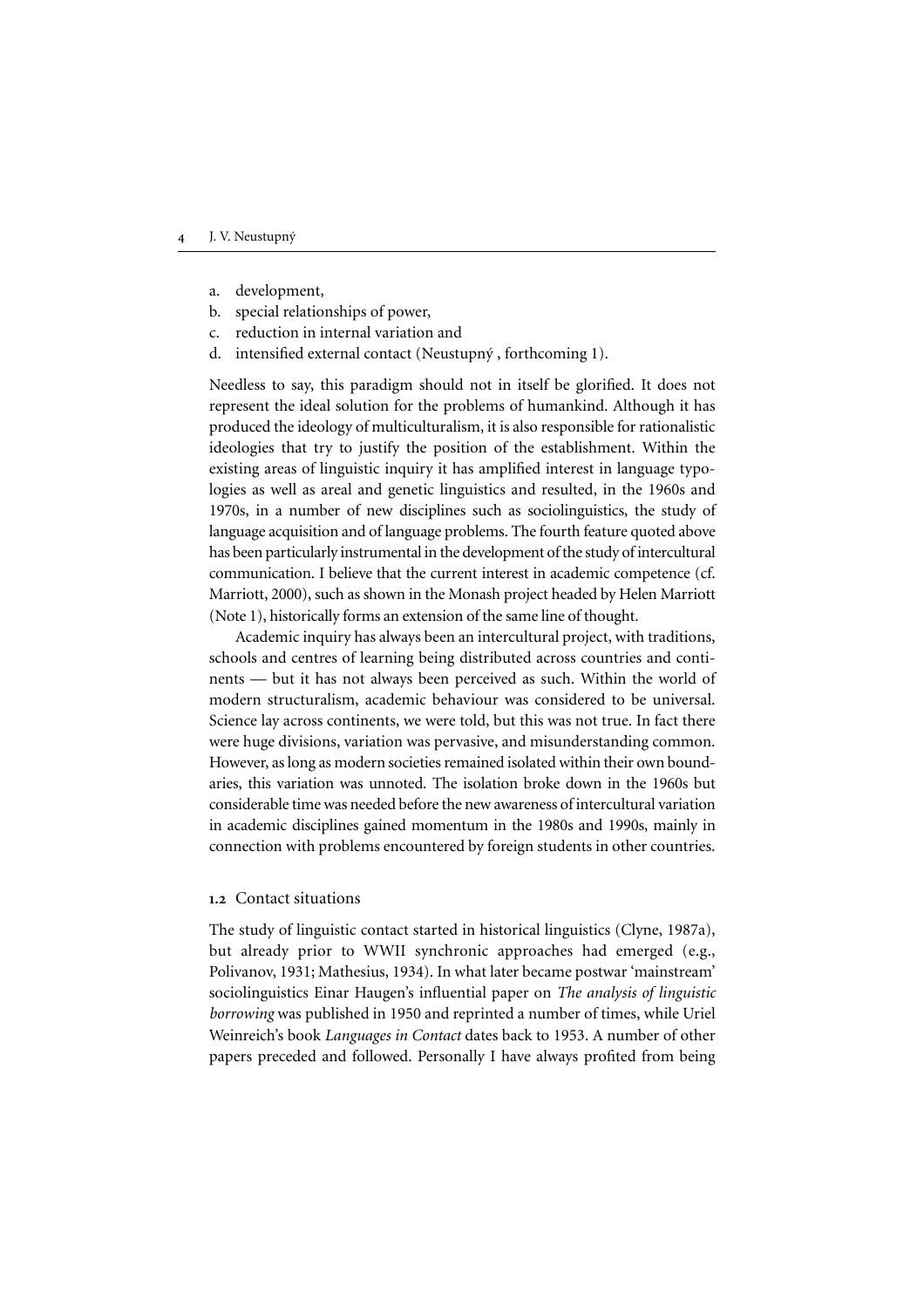close to Michael Clyne who stood at the forefront of one of the most stimulating branches of such research (Clyne, 1975, 1991, 1994). He also directly contributed to research on academic behaviour (Clyne, 1987b, 1994).

Although there were exceptions, I risk little danger of overgeneralization in claiming that many early studies were oriented towards the output of contact the results of the contact processes. The typical question was 'how does system A influence system B'. The concept of 'contact situations', adopted in this paper, attempts to break away from this tradition and concentrates on intercultural contact as a process. The typical question has now changed to 'what happens in the process of contact'. The term 'situation' has been employed here to designate a playground in which the multiplicities of processes of contact take place. The process-oriented approach to intercultural contact appeared gradually and in my own case intensified in mid-1980s. I believe that concern for this point of view, also highlighted in Clyne (1994), should pervade the study of academic contact situations as well. Researchers are not interested in the results alone but in the processes through which the results come into being. For example, they want to know how problems in academic interaction are noted, evaluated and how adjustment is subsequently sought. A theory of contact situations and the study of academic interaction<br>close to Michael Clyne who stood at the forefront of one of the most stimulat-<br>ing branches of such research (Clyne, 1975, 1991, 1994). He also directly

### 1.3 Towards a theory

Over the last few decades much work on contact situations has been conducted on the basis of a limited-range theory, such as expounded in my paper *Gaikokujin bamen no kenkyuu to nihongo kyooiku* (The study of foreign user situations and the teaching of Japanese) published in the journal *Nihongo kyooiku* in 1981 (No.45, the 'Monash Issue'), and in Neustupný (1985a). The but translated into my contemporary idiom. For example, instead of 'foreign user situation' I used the term 'contact situation'. However, the need is felt today for an expanded model of contact, a model that can perhaps contribute not just to the study of linguistic contact, but to cultural contact in general.

### 1. *Three types of competence*

Initially, problems of academic situations in contact were considered as problems of language. One spoke of Academic English, or Academic Japanese as if this were a problem of adequate lexicon, complex sentence structure and a set of connectors. This implied that if we could provide the appropriate 'language', all problems in intercultural academic interaction would be solved.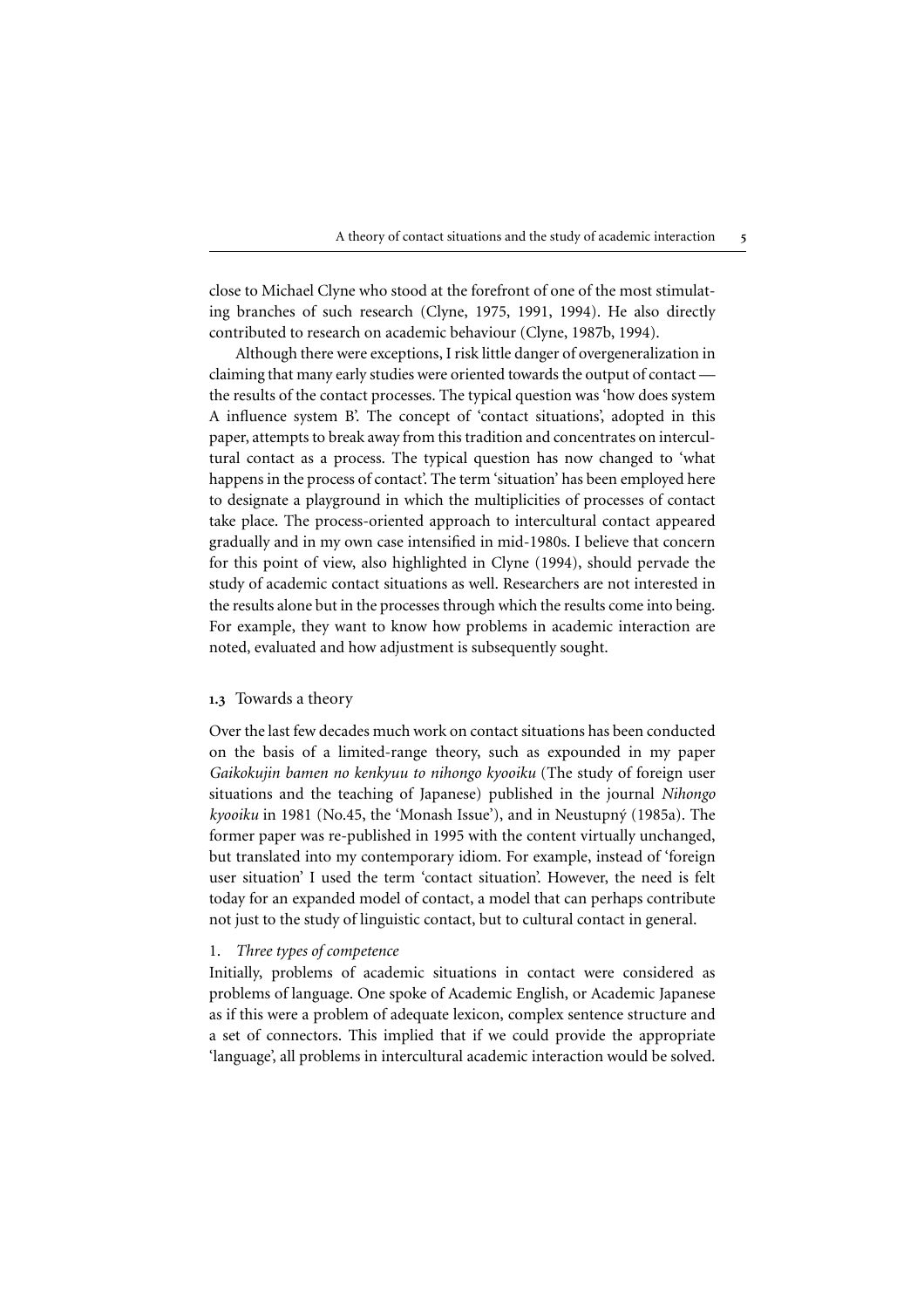This was in agreement with the world view, shared with most of traditional language teaching, that elevated a narrowly conceived concept of language (*grammatical competence*, GR) to an overarching concept of intercultural understanding. Today grammatical competence is certainly considered important, but it is widely recognised that it cannot account for the whole problem. Other issues of communication have been added. I shall call them *non-grammatical communicative competence* (NGC), or sociolinguistic competence. However, this addition does not cover the whole issue either. The object of academic behaviour is knowledge and this is not an issue of communication in the technical sense of the word. I call this dimension *sociocultural competence* (SC). We can say that **EXECUTE 19** TV. Neustupny<br>
This was in agreement with the world view, shared with most of traditional<br>
language (*grammatical competence*, GR) to an overarching concept of intercultural<br>
understanding. Today grammatical  $$\sf I. V. Nextupp@$  <br>This was in agreement with the world view, shared with most of traditional language teaching, that elevated a narrowly conceived concept of liner<br>cultural competence, CNS to an overcreding concept of interest

GR+NGC = communicative competence, and  $GR+NGC+SC = interaction$  competence.

Our ultimate aim is to understand interaction competence in academic contact. The sociocultural dimension of contact situations is the basic one. This is what interaction is about. Communication is the means. Marriott (2000) and Jernudd (2002) have adopted this trichotomy as one of the basic supports of tence are affected in a contact situation, their joint consideration is indispensable for any theory that tries to account for them.

### 2. *Modelling sociocultural competence*

Systematic models of sociocultural behaviour are still incomplete, lacking such lists of items and processes as are available in traditional grammars of grammatical competence. In the absence of better alternatives it is possible to start by taking stock of behaviour using the Hymesian model of NGC (cf. under (3)), starting from processes involved in selecting varieties and situations of behaviour and proceeding to the selection of functions, participants and other components. I have already suggested this possibility in a previous publication (Neustupný, 1997) and shall proceed further in this paper to suggest an includes some components (such as 'channels of expression') that are particular to communication and cannot be interpreted in terms of SC behaviour.

### 3. *Modelling non-grammatical communicative competence*

It is proposed to utilize here a version of the Hymesian model of communicative competence which accounts for the formation of communicative acts (Neustupný, 1997). The model I currently employ works with four processes of the structuring of communication acts: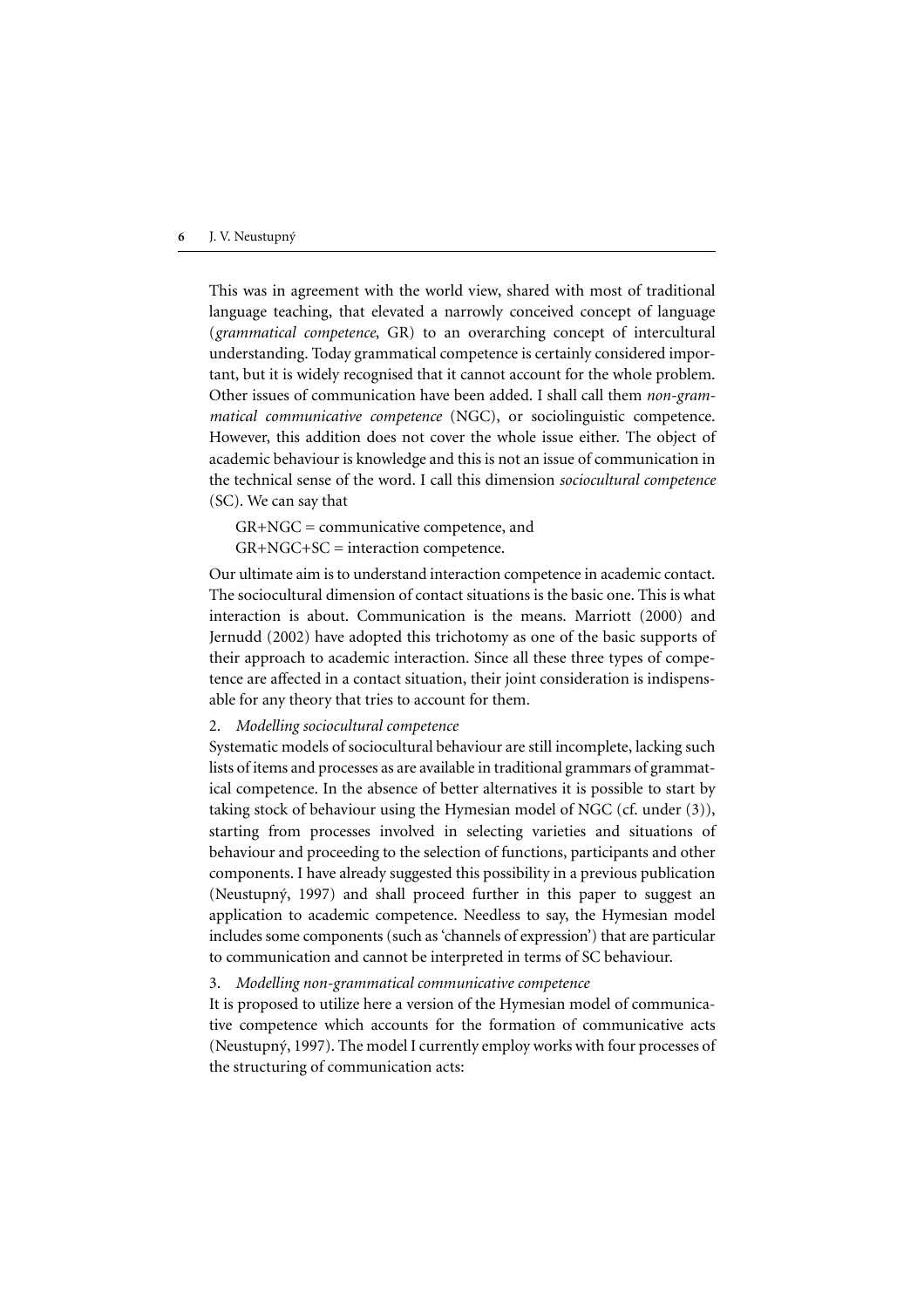- 1. Selection of sets of elements to be used. There are two kinds of such sets:
	- a. varieties, and
	- b. situations.
- 2. Once the set (or sets) to be applied are selected, interactants proceed to the choice of individual items:
	- a. functions,
	- b. settings,
	- c. participants,
	- d. content, and
	- e. frames ('forms').
- 3. These selections must subsequently be implemented. This is where
	- a. channel strategies, and
	- b. performance strategies are applied.
- 4. However, an integral part of structuring communication is the fact that the processes above do not work without trouble. It is therefore necessary to attend to such trouble and undertake the 'management' of behaviour. This component, adumbrated but not fully developed in Hymes' writings, is of great importance. The model of language management used in this paper developed from the 'correction theory (Neustupný, 1973; Jernudd, 1982) through Neustupný 1983 and reached its classical stage in Jernudd and Neustupný 1987. A theory of contact situations and the study of academic interaction<br>
1. Selection of sets of elements to be used. There are two kinds of such sets<br>
2. Once the set (c orests) to be applied are selected, interactants proc

This listing of processes under (1) to (3) is basically coterminous with Hymes' classical models except that it is more process than category oriented. I emphasize that the model used in this paper is Hymesian, not simply Hymes' model: it grew on the fertile ground developed by Dell Hymes (Hymes, 1974) but it the original author.

4. *Grammatical competence models*

Models of grammatical competence abound. It is unnecessary to give details here.

# 2. The process of academic contact situations

# 2.1 Sociocultural and non-grammatical communication processes

The following processes take place in contact situations in general, but in this paper I shall emphasize those items that are particular to academic contact. The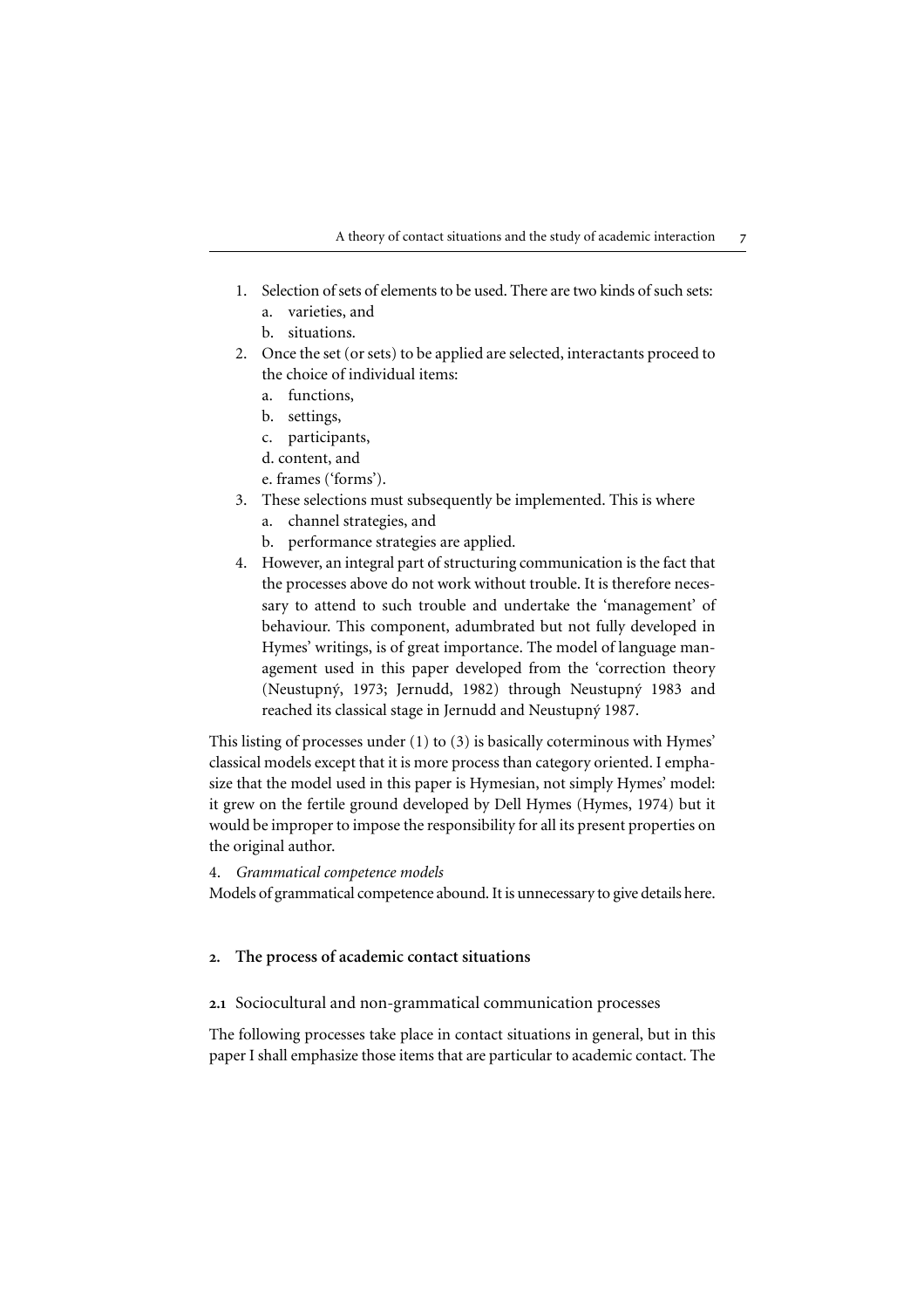order of presentation will slightly change from the scheme given in 1.3 above, in that I shall commence with situations and subsequently pass over to the other components of interaction.

### 2.1.1 *Situations*

### 1. Types of situations

Situations are processes characterized by features that customarily co-occur. Contact situations can be considered as a special set within the overall category of situations, while academic contact situations are a subset of contact situations in general.

It is important to list the situations that are the object of our inquiry. Situations can be accounted for if placed in the 'domains' (Fishman, 1972) in which they occur. In the case of this paper we are particularly interested in situations within the academic sub-domain. Jernudd (2002) lists the following categories: 1. teaching, 2. study, 3. administrative, 4. research, 5. writing and other presentation, 6. service and 7. governance, the last category including relations between representatives of universities and outside governing bodies. He further analyses the first three categories in the particular case of Hong Kong universities. All these categories can further be divided into situations. I shall employ a somewhat different arrangement from Jernudd's in the following listing which is still tentative but may be useful for further considerations of academic contact behaviour:

1. *Research situations*

Selection of a research topic

Self-inspection/ Bibliography survey/ Consultations/

Research proposal

Data collection situations

Pilot study/ Main study

Data arrangement situations

Data arrangement (transcript, etc.)/ Analysis/ Conclusions

- 2. *Writing-up situations (reports)* Planning/ Bibliographical search/Library work/ Drafting/ Referencing/ Final copy
- 3. *Written presentation situations* Planning/Manuscript revision/ Handing in/Editing (corrections after comments)/ Proofs/ Distribution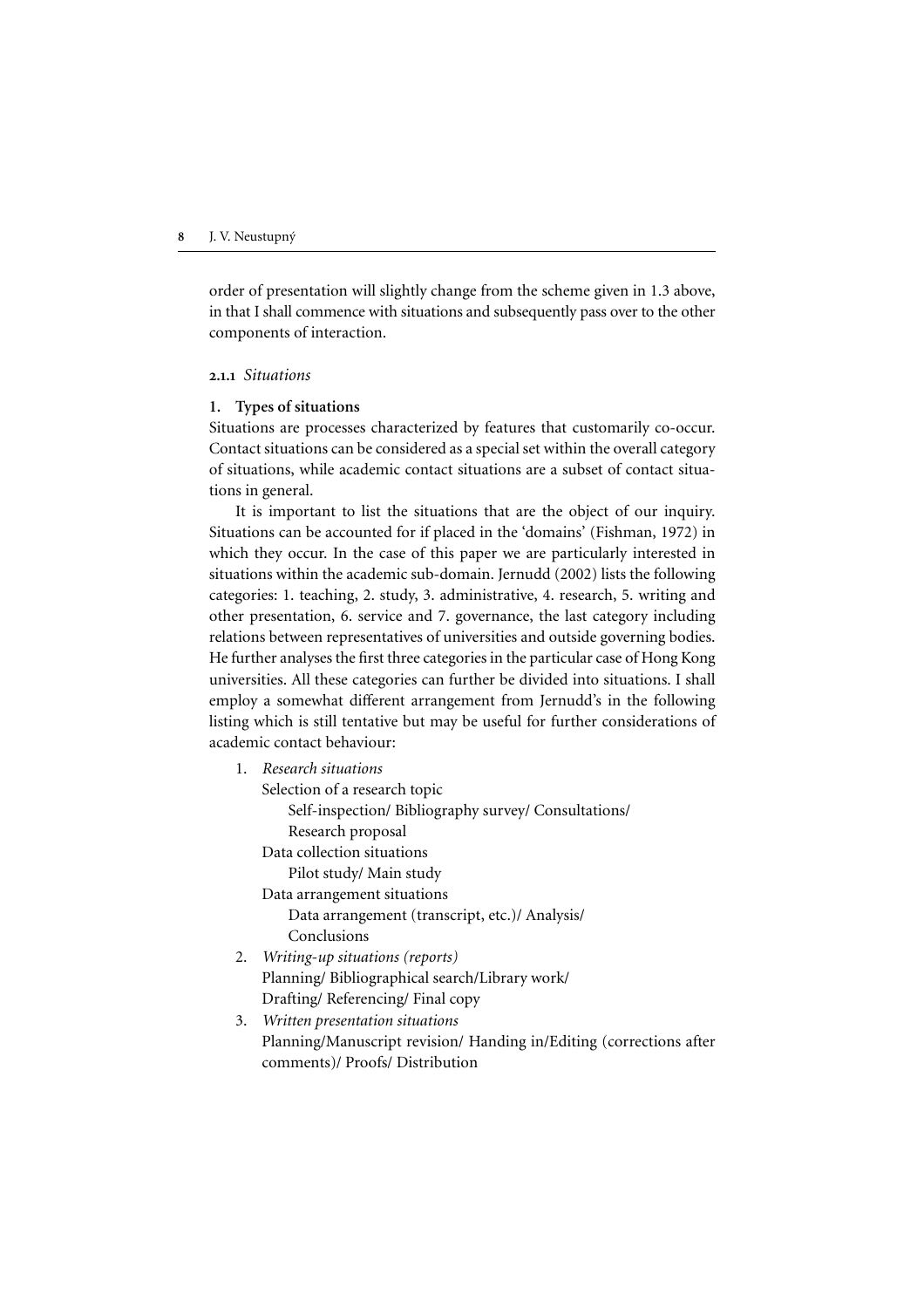- 4. *Oral presentation situations* Planning/Manuscript/Powerpoint,etc./Presentation/ Discussion
- 5. *Academic conferences and meetings* Planning and organizing/ Directing/ Selecting papers/ Listening to papers/ Discussion
- 6. *Translation situations* (much translation takes place for academic purposes)
- 7. *Social system situations (academics)* Work place meetings/ Associations (including students' associations)
- 8. *Administrative and service situations*

Course and program administration

(Situations between students and teachers, administrative and clerical staff: enrolment situations, departmental secretary, library staff, etc.)

Institutional administration

(Various meetings, including, among others, Jernudd's governance situations)

9. *Acquisition of academic competence* Lectures/ Individual guidance/ Individual study Research (see above under 1) Tutorials ('*zemi'* in Japan) Listening/ Oral presentation/ Discussion Examinations

As in all situations, sociocultural and communicative behaviour in the academic situations alternate and co-occur (Hymes, 1974:51). Hence, the above list of situations can be used for both SC and NGC behaviour. A list such as this indicates a research agenda much wider than issues of paper-writing by professional academics or listening to lectures and producing written work in the case of students. Furthermore, there are associated situations, such as social contact between academics, teachers and students, or students alone. In the case of students, the issue of everyday out-of-class activities is of importance. The academic sub-domain in general shows a fuzzy transition into the daily life, friendship and other domains of behaviour. A theory of contact situations and the study of ecademic in the study of ecademic conferences and measuring (Phowerpoint, etc./Presentation/ Discussion S. Academic conferences and measuring the pacer). The must be faced i

# 2. Internal and external contact situations

Originally it was assumed that situations could simply be divided into native and contact. This position was still taken in Neustupný (1985a), but has gradually been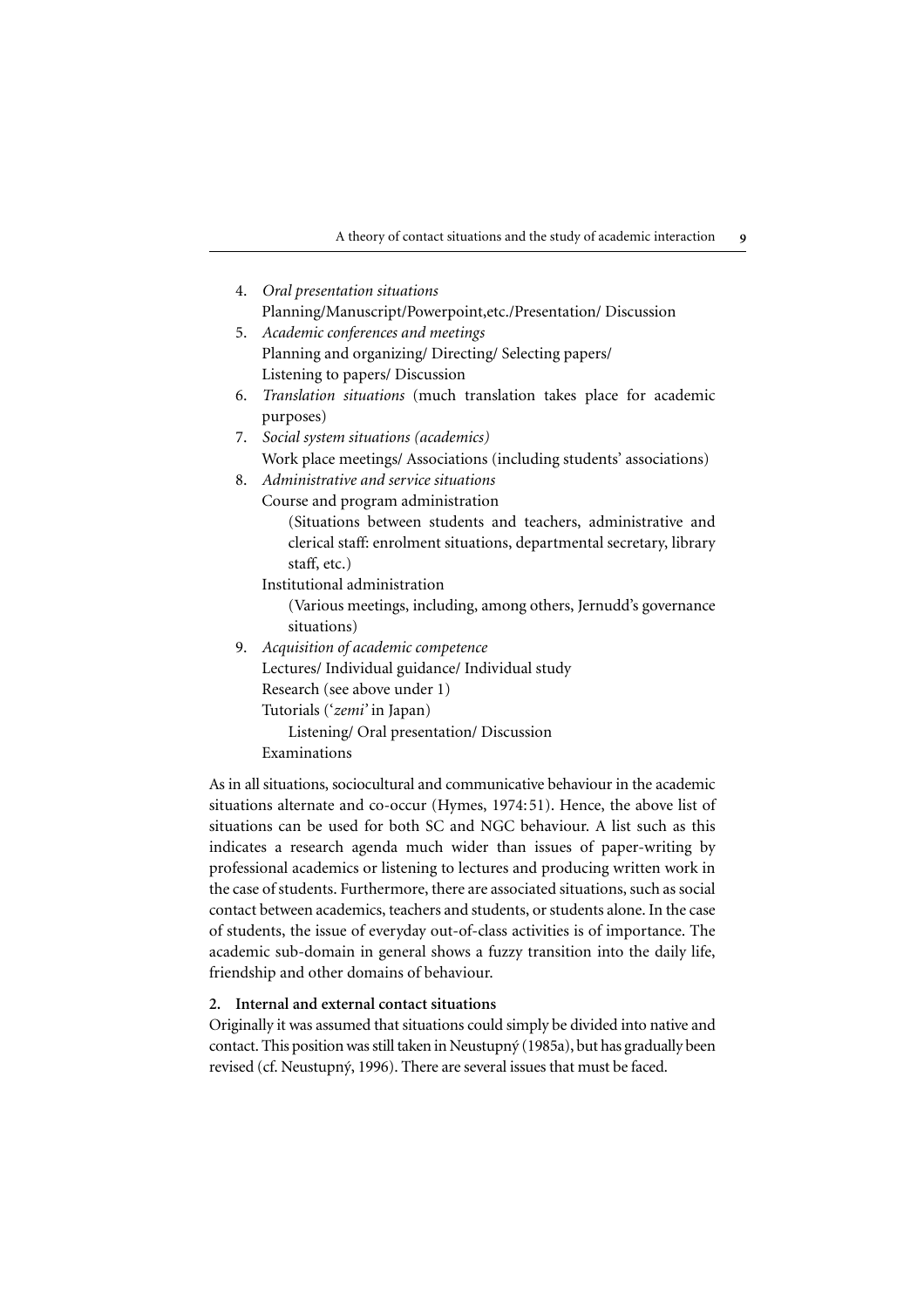Firstly, problems arise with regard to the terms 'native' and 'contact' situations. Contact situations occur when norms of more than one system are applied in a particular situation. However, there is variation in 'the system' to start with. For example, in the GR area not all foreign speakers possess the same competence, some being beginners and some semi-native speakers, and in the case of semi-native speakers the contact nature of a situation may be much less apparent. Also, some foreign speakers can control the influence of their native system on the situation and not all native speakers react in the same way. A similar situation exists in the case of SC and NGC norms in contact situations. It is therefore more expedient to work with various *degrees of contactness*. For example, it can be expected that the degree of contactness will be different for a Korean and American postgraduate student in Japan, because the Korean system is much closer to the Japanese than the American one and the American student is likely to produce more deviations.

Secondly, it became obvious that contactness is not only evoked by differences in rules over national boundaries. For example, similar phenomena occur in contact between members of different social strata of the same society. Hence, it is necessary to distinguish between:

- a. *internal* contact situation (defined by ethnic, social, gender, age, use area, degree of competence, and other similar features) and
- b. *external* contact situation (so-called intercultural contact situations, defined by a cluster of features that operate across boundaries of national networks).

If we apply the category 'internal contact situation' consistently, there are no native situations left, with both (a) and (b) being just different types of contact situations.

In my view, such a fundamentalist variational position should not be easily accepted. It is true that contactness applies internally, but in all cases there seems to also remain a number of common properties that justify grouping varieties that belong to the same ethnic dimension together as 'native'. On the other hand, external contactness frequently develops with few features shared, and in its extreme cases it may well be very different from the internal types. Hence, as a working model we suggest the following:

### Situations: internal – native

– contact external – contact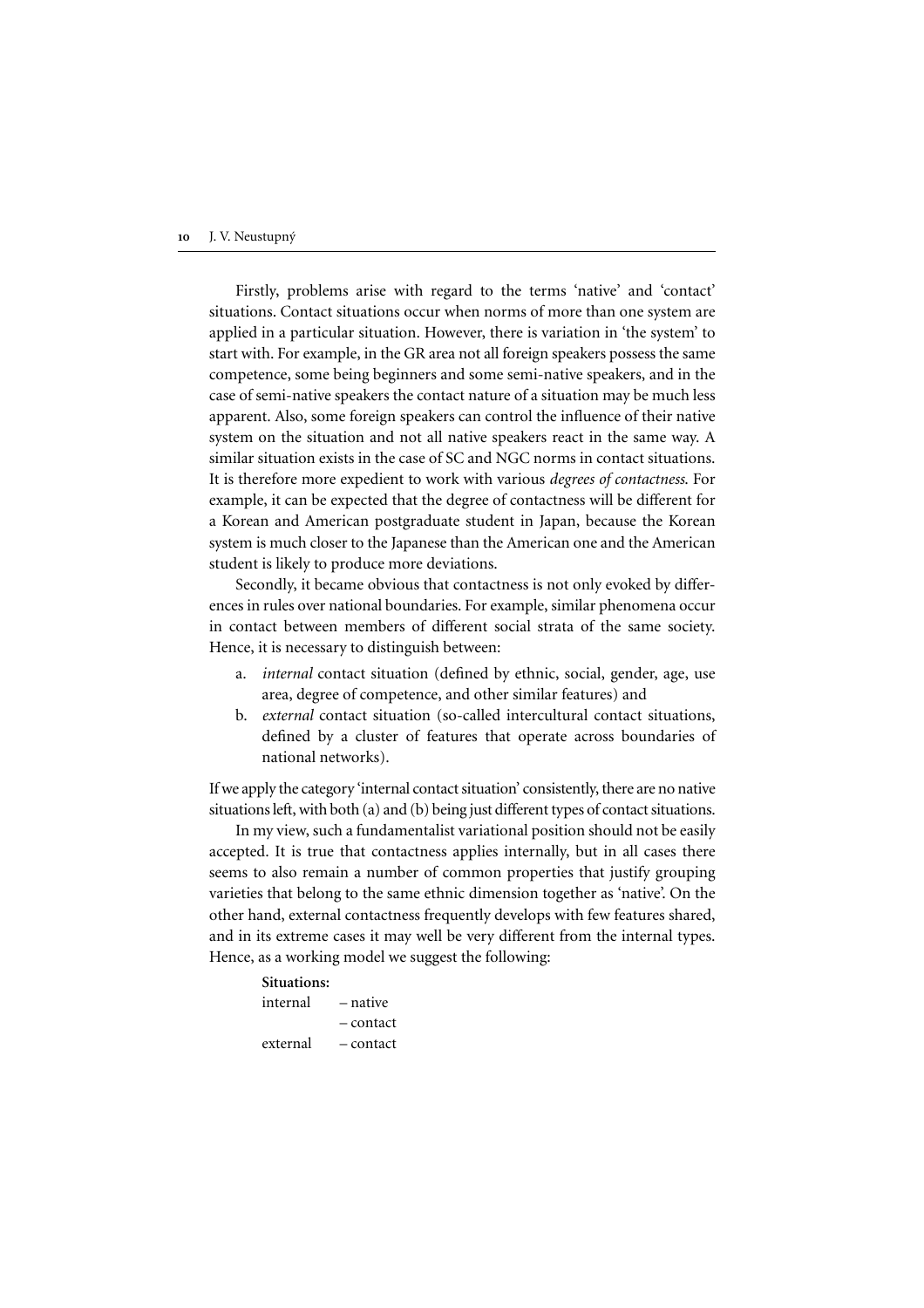However, the degree of commonalty is an empirical question and it remains to be confirmed whether transition between various internal varieties of academic interaction do in fact constitute a type of contact situation different from that of the external (intercultural) group. It is conceivable that in the case of academic interaction the boundaries between ethnic varieties are less important than boundaries between paradigms, traditions or schools. For example, a relevant question is whether within areas such as East Asia (Japan, Korea, China) which definitely share many features the more important boundary runs along ethnic lines or along the lines of developmental formations (Early Modern, Modern or Post-Modern).

### 3. Fan's three types

S.K. Fan (1992, 1994) has turned our attention to the fact that what we called a contact situation may be only one of several possible types. She distinguished between three types:

- 1. Partner situations. This is the originally studied contact situation; the term 'partner variety situation' was selected because it was the variety of language of one of the partners within the situation that was being used. 'Partner' conditions apply in the case of intercultural communication such as Australian-Japanese, Japanese-Korean, or French-Algerian, where the language of one of the members of the pair is used. When this condition is applied to academic interaction — including not only GR but also NGC and SC behaviour — this represents contact in which normally the stronger participants (Fan calls them 'hosts') retain their own norms, while the weaker partner (in Fan's terminology 'guest') is supposed to adjust. Let us not ignore the fact that in today's world the strongest partners are usually English native speakers, typically from the USA or Britain.
- 2. Third-party situations. A second 'set' are the 'third-party situations', best illustrated by Fan's example of communication between Japanese and Hong Kong Chinese. In academic situations this normally amounts to the use of English. This use may be without a hierarchical arrangement, with no one being anyone else's master, as described for some Japanese-Hong Kong situations by Fan (1992). However, some non-native participants are semi-native members of an English-speaking network, for instance, those people who possess English (and a system of English academic interaction) as their semi-native system. These participants may in fact apply stricter English-speaking norms than native members.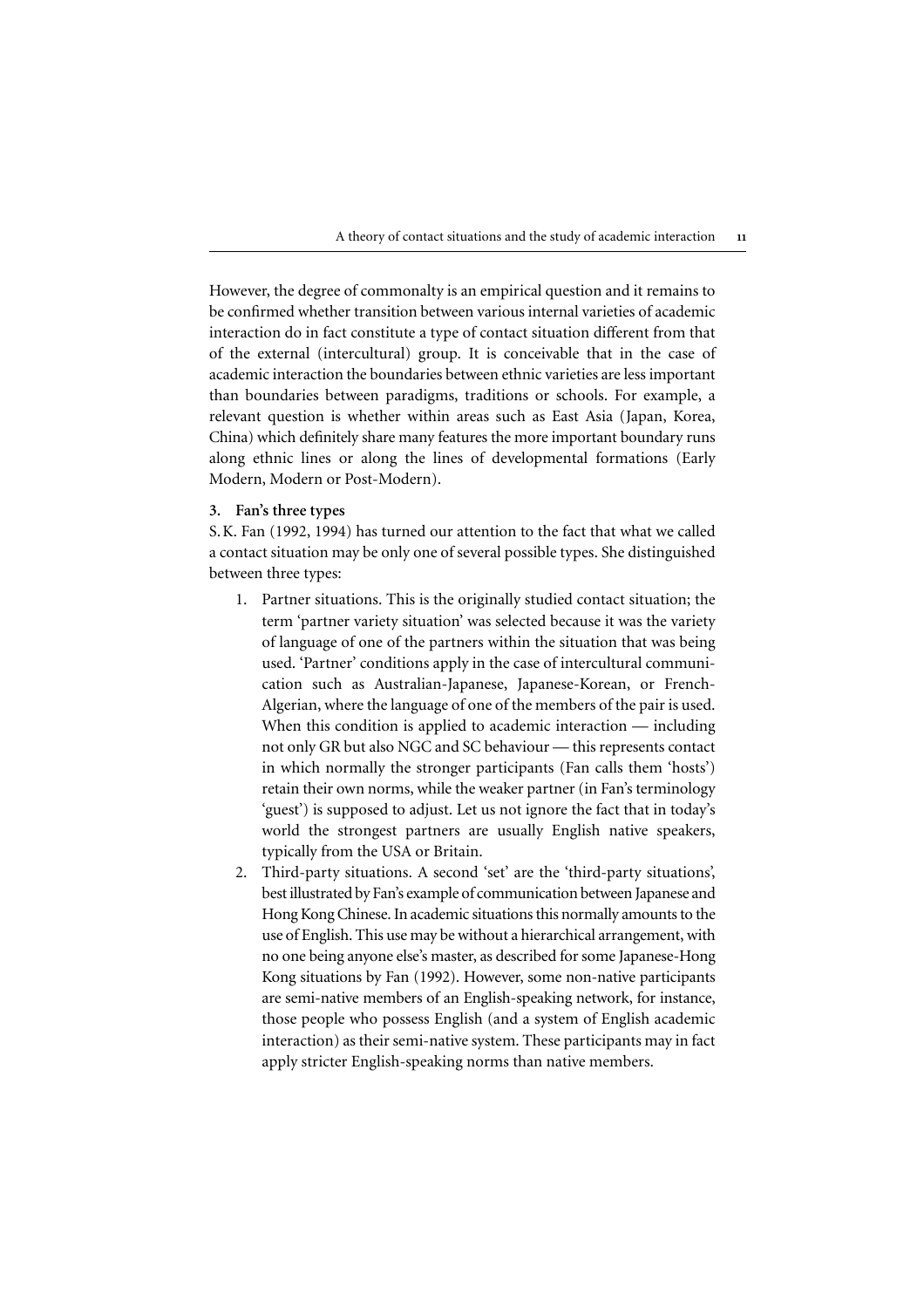A special type of third-party situation is the situation of using English or another language for instruction in settings such as Hong Kong (Jernudd, 2002). English is not the native language of a large number of teachers in Hong Kong and virtually all students are Chinese speaking. However, most teachers possess semi-native if not native competence, and this brings such situations close to the partner variety situations. Students do not participate in these contact situations by choice: when a choice between English and Chinese is given, according to Jernudd, they "normally select Cantonese" (p. 303). Jernudd points to the need of language management for these situations. With reference to the GR/NGC/SC distinctions quoted above, he claims that the management task is much more complex than 'teaching English' and foresees a solution in providing settings for English use that are more situational and agree with realities of the participants' norms of communication. 2. J. V. Neustupny<br>
A special type of third-party situation is the situation of using<br>
English or another language for instruction in settings such as Hong<br>
Kong (Jernudd, 2002). English is not the native language of a la

- 3. Cognate system situations. The third 'set' are situations of communication in dialects of the same language, which Fan calls 'cognate language situations'. In academic interaction we can include interaction between
	- a. academics who possess different varieties of English (and the associated academic systems),
	- b. academics of Scandinavian countries, Czech, Slovak and Polish academics, and similar cases, where languages of each of the group are mutually comprehensible and there are hardly any differences between the academic systems (cf. Haugen's concept of 'semicommunication' (Haugen, 1966), and
	- similar systems interact, even if they use the partner's or a thirdparty language. I have in mind groupings such as those of East Asia (Japan, Korea, China).

No doubt, interaction in these cases is not necessarily equal, because some of the systems may have achieved or claimed hegemony.

4. Two-languages situations. One could argue that a fourth 'set' should be established to cover cases such as people using a completely different language to each other, native or not — for example, a Frenchman using French to a Hungarian who replies in German. These 'two-languages situations' may also produce inequality because one of the systems may be native or close-to-native, while the other may be foreign.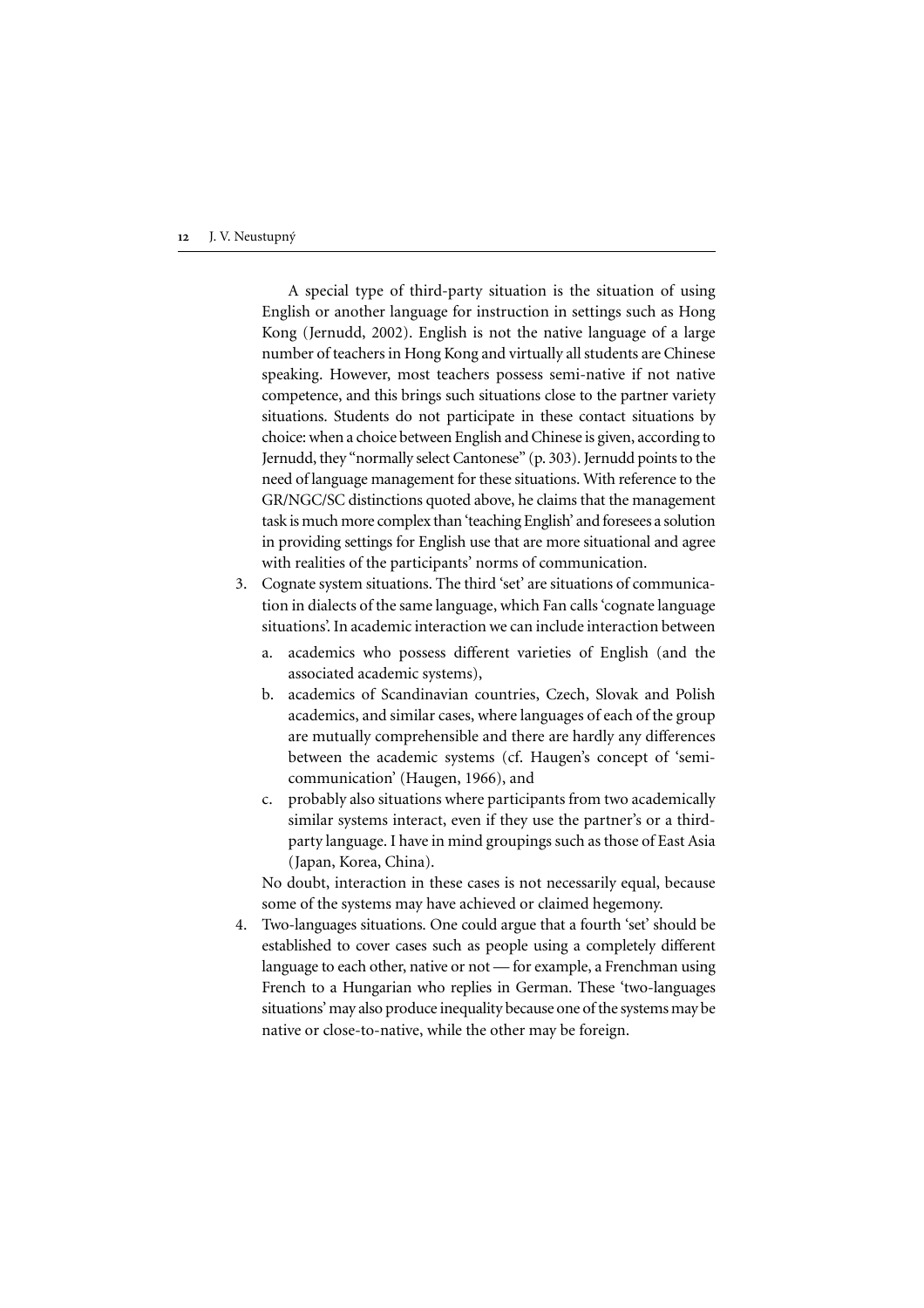In written communication all four types have in fact been practised, particularly by members of some minor systems (cf. below), who cannot rely exclusively on their own system. At the spoken language level, academic meetings throughout the world present a very complicated picture that has been unaccounted for. Whatever type of contact they may belong to, participants who are first or second language speakers of the official (sometimes called 'procedural') language of the meeting possess a distinct advantage. Others are participants with a diminished degree of power who are variously discriminated against. In Japan, when the procedural language is Japanese, less competent foreign speakers often cannot ask questions, because questions frequently must be written down and handed over to the organizers during the break, and foreign participants may lack the competence to write the question on a question slip during the limited interval period.

One important issue concerns what will happen in the case of academic communication if the trend to use English as the only language continues. Will this English be native English (retaining the character of Fan's partner language), will it become an international language (Fan's third party language) or will it allow concurrent use of other languages (two-languages situations)? What will happen with non-grammatical components of communication such as rules for turn-taking in discussions or others? And what will happen with patterns of academic thought — will native thought common in English academic networks take over or will variation be allowed? These questions are of importance not only for established academics but for novice academics as well.

Our prescriptive statements will need to consider which types of academic situations to strengthen and retain. It is difficult to claim that English is an international language if it leads to partner situations alone, in which English native or semi-native speakers dominate the floor. Foreign students often start with a bicultural situation in which they generate academic behaviour in poor English with other behaviour (NGC or SC) being dominated by their native system. It is prescriptively important to consider whether they should be allowed, for example in Australia, to create third-party situations (in which the Australian system will function as an international, rather than a national language). Should the present day partner situations, where native norms are expected, be accepted as the only legitimate solution? Or shall we accept a small degree of variation (cognate systems)? Is it opportune to more vigorously require the birth of an internationally neutral system (third-party system), which will use English as an international, rather than a national, language? Or, to what extent, and how, should we foster the acknowledgment of the 'two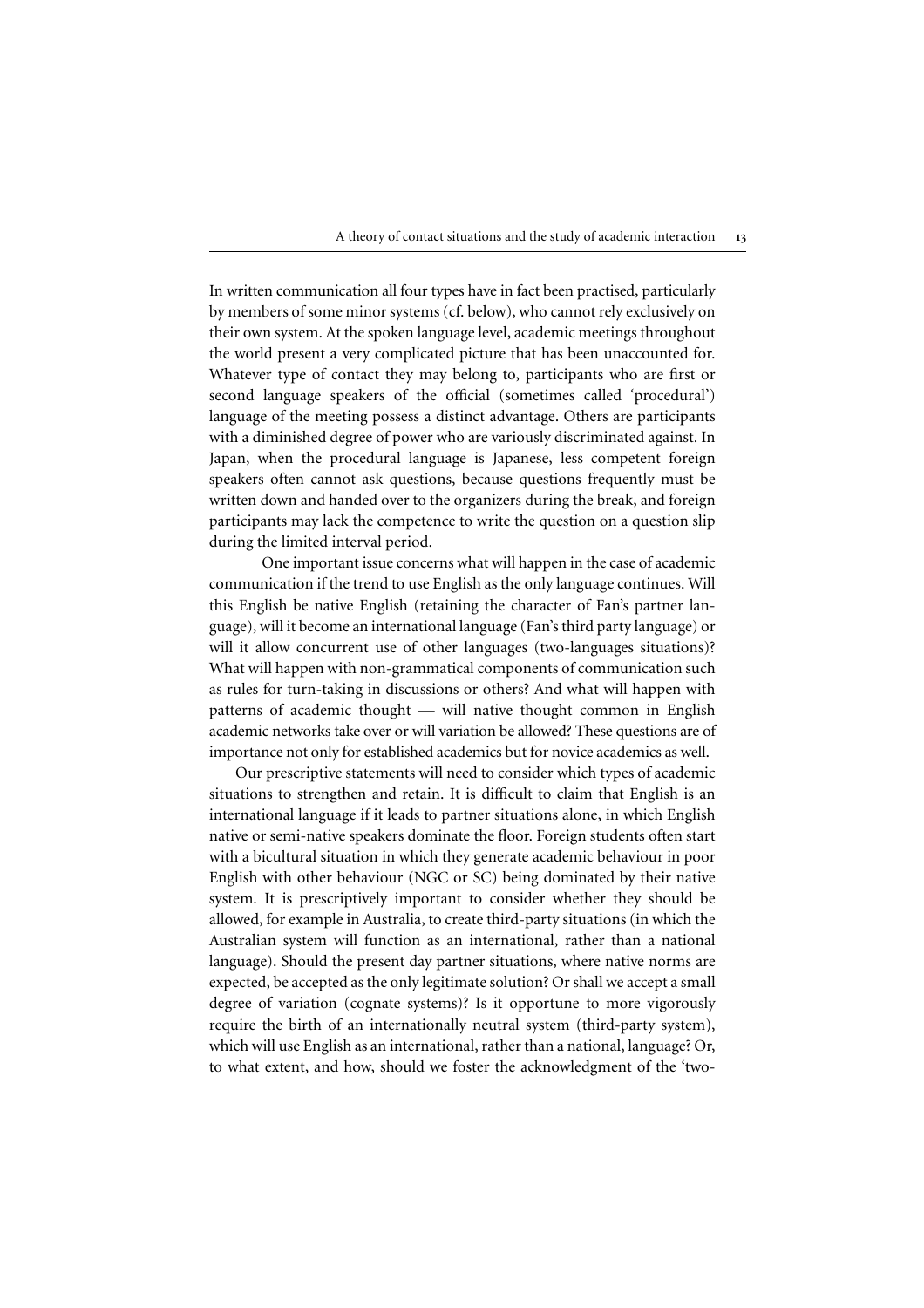language' type of situations? These questions are basic to both expert and novice situations. Again, the important point is that the questions are valid not only for GR but also for NGC and SC competence.

#### 4. Experts' situations and acquisition situations

There is a difference between academic situations of established professional academics (experts) and 'foreign students' (novices) who are acquiring some or all strategies of the system. In some systems the distinction is pervasive, while other systems — I find the Japanese system to be of this type — allow for much more mixing. For example, students attend conferences and, normally starting from the MA level, publish papers and often become the main speakers at conferences. Marriott's project deals with the novices, but we can imagine its extension to cover situations in which there is no intention of acquisition although different systems of strategies are in contact, either in the case of transfer of personnel or at an international meeting of academics.  $1. \times$  Neutupny (specifications? These questions are basic to both expert and novice situations) (the interaction Aggin, the important point is that the questions are scalibled professional GR but also for NGC and SC comp

It would be unrealistic to ignore the fact that most foreign students are either foreign or not very advanced second language speakers of the language of the host institution. However, competence in GR (language in the narrow sense of the word) is not the only feature of novice situations, although this is sometimes not realised by the receiving side. Spelling mistakes may be forgiven but I wonder how many academics realize that in contact situations the content of oral communication may change, personality may be miscommunicated and the students' intention misunderstood. Perhaps these facts are better known than I imagine.

#### 2.1.2 *Variety selection*

#### 1. Varieties of academic competence: the concept

In Neustupný (1978:4) I claimed that academic systems are divided into 'varieties', similar to 'varieties of language', except that such varieties also include the content, social system and idiom of the discipline. For example, Chomsky's system of linguistics of the *Syntactic Structures* period is an example of a variety. It is these varieties that enter into the academic processes.

In the academic domain there is variation between paradigms, disciplines, traditions and schools (cf. Hymes, 1983) and these are both SC and NGC various contact phenomena take place. Academics are usually expected to select strategies of academic interaction from a single variety or from several related varieties, the mixture of which is sanctioned by members of their social group.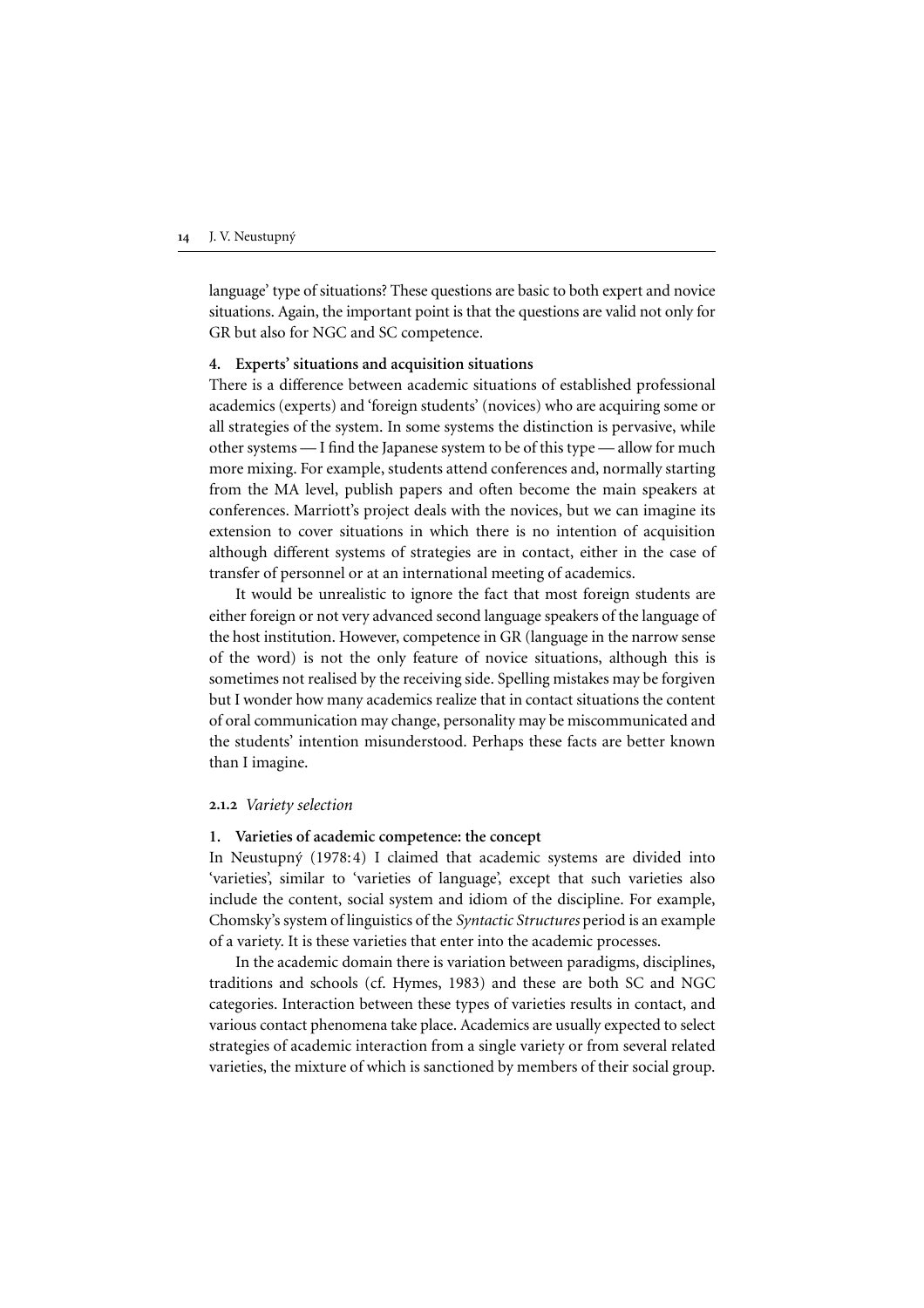When unapproved mixture take place, this establishes a deviation from norms and management of behaviour may be required.

Acquisition of academic varieties is usually not a problem for native acquirers, because they are only extending the use of strategies they have already acquired. For example, Australian university students in their first year are certainly acquiring new strategies, but these are based on strategies they know from the secondary school (e.g. there is an essay genre, independent study in the library is essential, strict constraints exist on the use of quotations as a form of anti-plagiarism control, etc.). Novices from other cultures may possess different strategies to start with, even if subsequently they acquire new strategies analogous to native students. A theory of contact situations and the study of a<br>cademic interaction with the parameter of behaviour may be required. A<br>causition of condensity and management of behaviour may be required. A<br>causition of a cademic variet

Established academics may possess a different variety of strategies of conduct. This will be clear, for example, in the case of academics who come from areas with a different academic style, such as described by Galtung (1981): saxonic, teutonic, gallic, or nipponic. In the contemporary world the difference between major and minor varieties of academic strategies is of importance. There are 'MAJOR' academic systems (Evžen Neustupný, who introduced the concept in Neustupný 1997–98 for archaeology, called such systems 'main context of globalization the top among the major systems in most disciplines is the Anglo-American system (which is internally further diversified). When the American variety of the Anglo-American system is selected, this may be the only variety in the system and since it is self-sufficient, contactness may be minimal. On the other hand, when a 'MINOR' (Evžen Neustupný calls it a 'minority') system, such as Danish linguistics, becomes the base, the system will normally have ties with one or more major systems as well as with neighbouring minor systems, and the degree of contactness may be high.

Differences between varieties may be noted and evaluated. There may be differences in the language used (GR), in NGC components (structuring of the text, system of referencing, etc.) or in theories and other components of content and the social system (SC). Contrary to the lay understanding of science, the adjustment of deviations is generally not achieved through a careful evaluation of alternatives, but simply by penalizing the deviant academics. In the case of novices there are examinations where inappropriacy will be pointed out, and such inappropriacy is measured by norms of the target system, not on the basis of an independent evaluation process. The usual penalization of expert academics is through critique (within papers, or in the genre called review) or through avoidance of (ignoring) their work.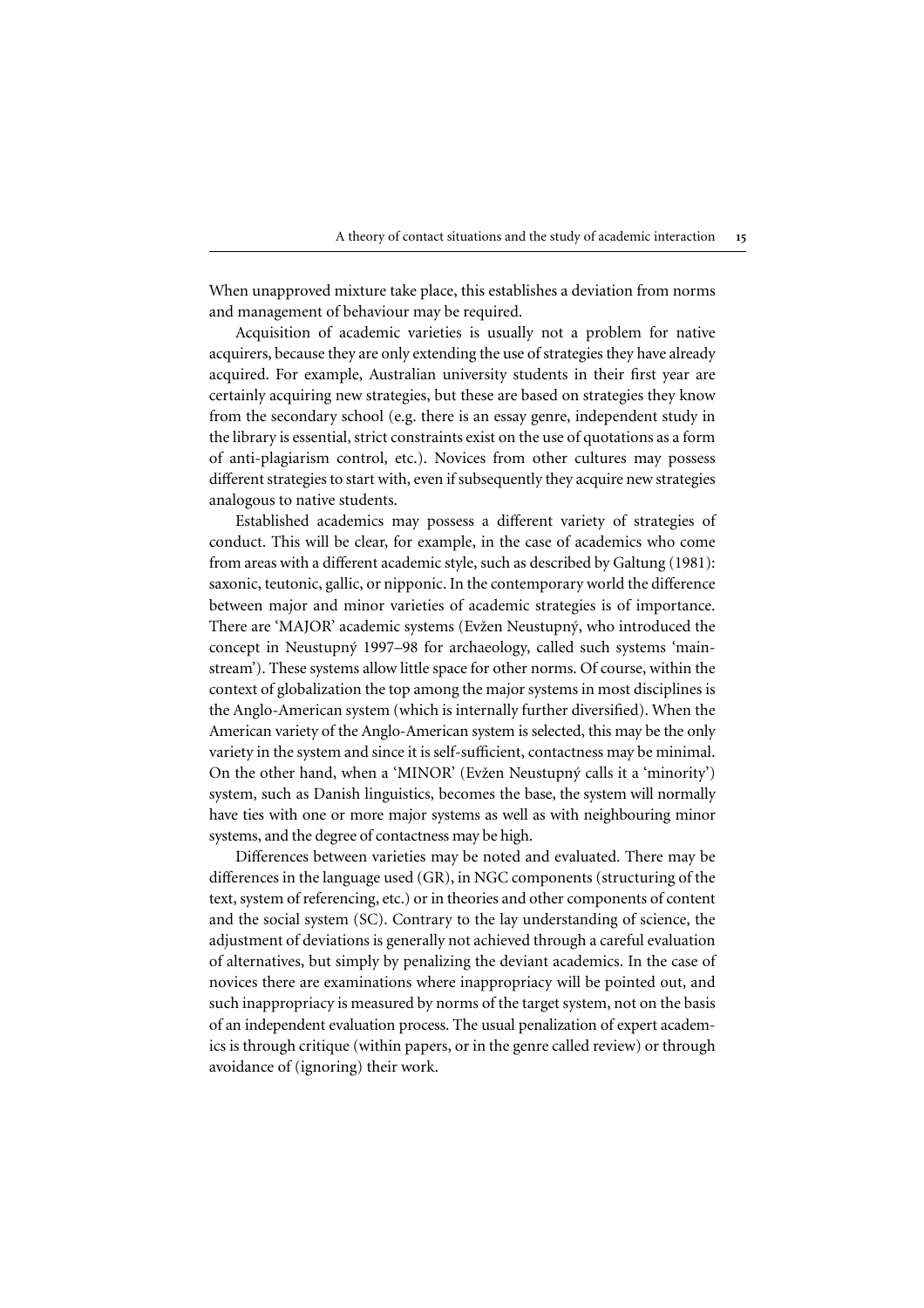Evaluations of differences between varieties of academic interaction are strongly influenced by power. Major systems possess power and mostly exercise it (cf. E. Neustupný 1997–98 for an analysis within a different discipline).

Prescriptively speaking, we face the question of how to handle the varieties of academic contact situations. Linguists have long demanded equal rights for different varieties of language. The same question should also be asked for varieties of linguistics: "If we accept multilingualism, we should also be prepared to accept the multiplicity of linguistic varieties [i.e. varieties of linguistics] within one integrated system…" (Neustupný, 1978:23). In other words, one possible solution is to provide equal rights for all. Basically this is, I believe, the right position. However, I believe today that there is a proviso to this relativitist statement. I shall deal with it later in this paper (3.3).

#### 2. Norms in contact situations

Contactness means that norms of more than one system are present in a given situation. These norms may not necessarily surface. They may remain covert. Also, norms may exist in a 'nascent stage': it would be incorrect to assume that Japanese students do not possess certain Japanese norms just because they have never used them in Japan. Although some norms may be culturally acquired, others derive from strategies already existing in the system, and may be generated on the spot at any stage. It will be superfluous to emphasize the necessity to accord a separate position to such '*nascent' norms* both in theory and practice (Note 2). The station of differences between varieties of academic interaction are strongly influenced by power. Major systems possess power and mostly exercise it (cf. F. Neustupny 1997–98 for an analysis within a different discip

When selecting a variety of academic competence, the phenomenon of '*contact norms'* (Marriott, 1990) must be taken into consideration. In partner (Neustupný, 1985b), where the base system is determined by the language employed. However, in situations other than academic situations, participants possess different expectations of (i.e., norms with regard to) native and nonnative participants. This probably applies to academic contact situations as well.

As mentioned above, one of the basic prescriptive issues of academic contact situations is to accept that more than one system of norms exists. The traditional 'territorial' attitude which prescribes that guests should honour the customs of their hosts is hopelessly old-fashioned. An anti-relativistic position asks which of the two norms is right. Here it should not be forgotten that there is also the contact norm. This means that neither side should expect that they have the right to apply their norms. When foreigners interact in Japan they necessarily apply many Japanese base norms. However, their Japanese partners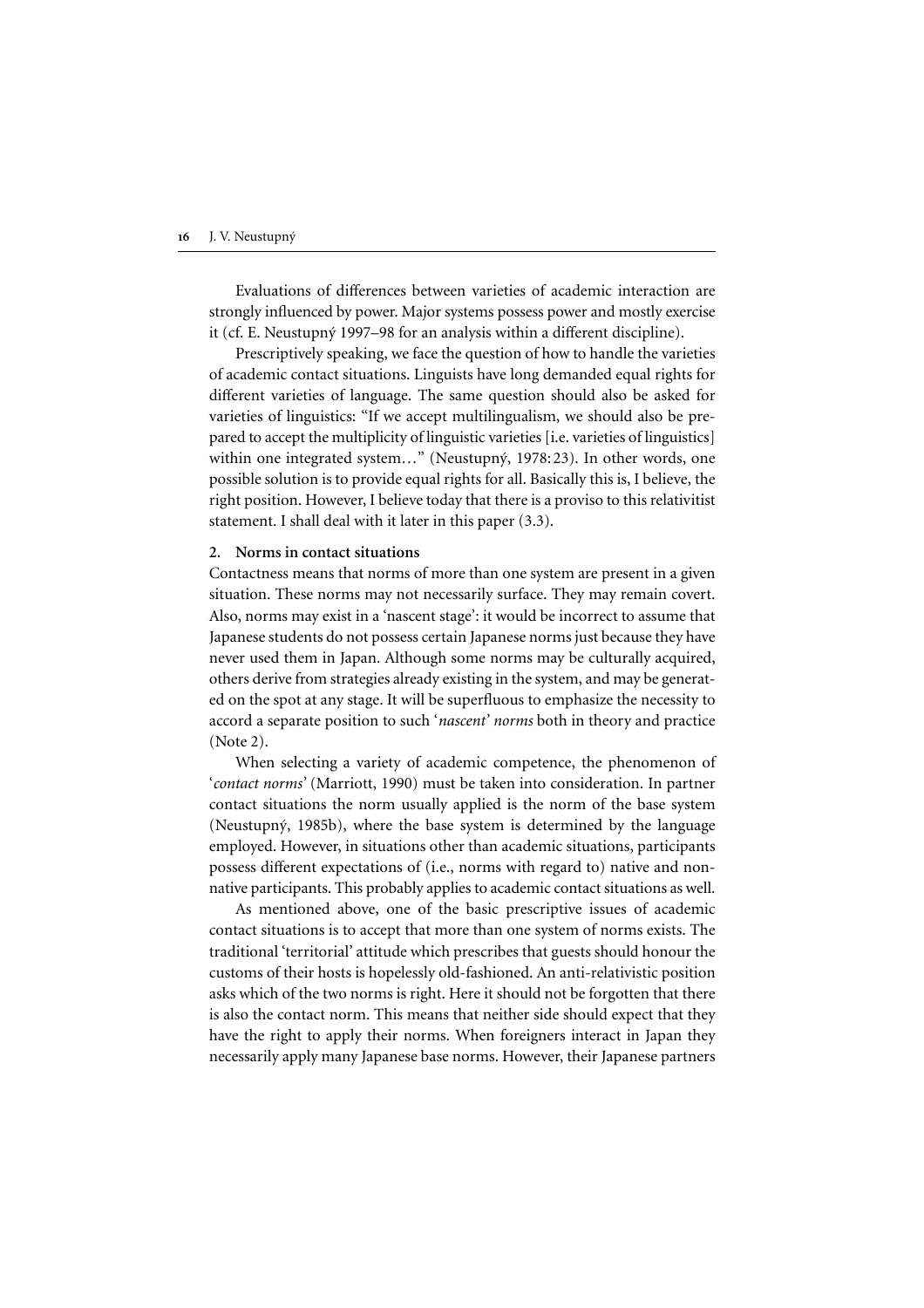should accept that they possess other norms as well, and that there may be a need for a compromise. Is such a compromise creating a contact norm?

### 3. Special contact varieties

In contact situations in general, foreigner talk operates as a special variety that is appropriate for the situation. I wonder whether there is anything corresponding to foreigner talk in academic contact situations. Admittedly, foreigner talk is used by native instructors to foreigners with limited competence in the language. However, it remains to be ascertained to what extent the characteristics of foreigner talk also affect the specific features of academic communication, including its academic content. I remember an editor who attempted to make an English speaker writing a paper in English for a Japanese audience tone down his highly elevated style — in fact to use a kind of foreigner talk. This attempt remained unsuccessful, but I am sure that similar cases do exist.

# 4. Language varieties in contact

It is still necessary to emphasize that grammatical competence is important, but that it is not the only component of interaction problems of academic interaction. As Evžen Neustupný (1997–98: 20) notes, there is a widely spread belief among academics from other than English language environments (for example, European non-English, Japanese, etc.) that success in academic interaction depends on the language through which ideas are communicated. ("I'll publish it in English…" say Japanese academics, implying that everyone then will read their papers.) However, this is not so. Admittedly, a paper written in a language other than English will not be read much and possibly not at all. However, even if English is the medium, there is still no guarantee that the paper will be read. NGC features will be inspected by potential readers to ascertain if the language of the text agrees with the reader's 'language in the wider sense of the word'. This concerns the structure of referencing, but also the structure of the text as a whole and of individual paragraphs. All these features will be taken into account to decide whether the paper is 'rigorous' enough to deserve reading. Should the paper pass the NGC test, SC facts such as its content, paradigmatic and ideological orientation will be assessed and reading can be interrupted at any stage if 'coherency' of the paper is in doubt.

# 2.1.3 *Functions*

Interaction fulfils functions, satisfies objectives or aims, is driven by motivation and targets and responds to needs. All these terms belong to the same family: what they share is that interaction plays a particular role within a wider context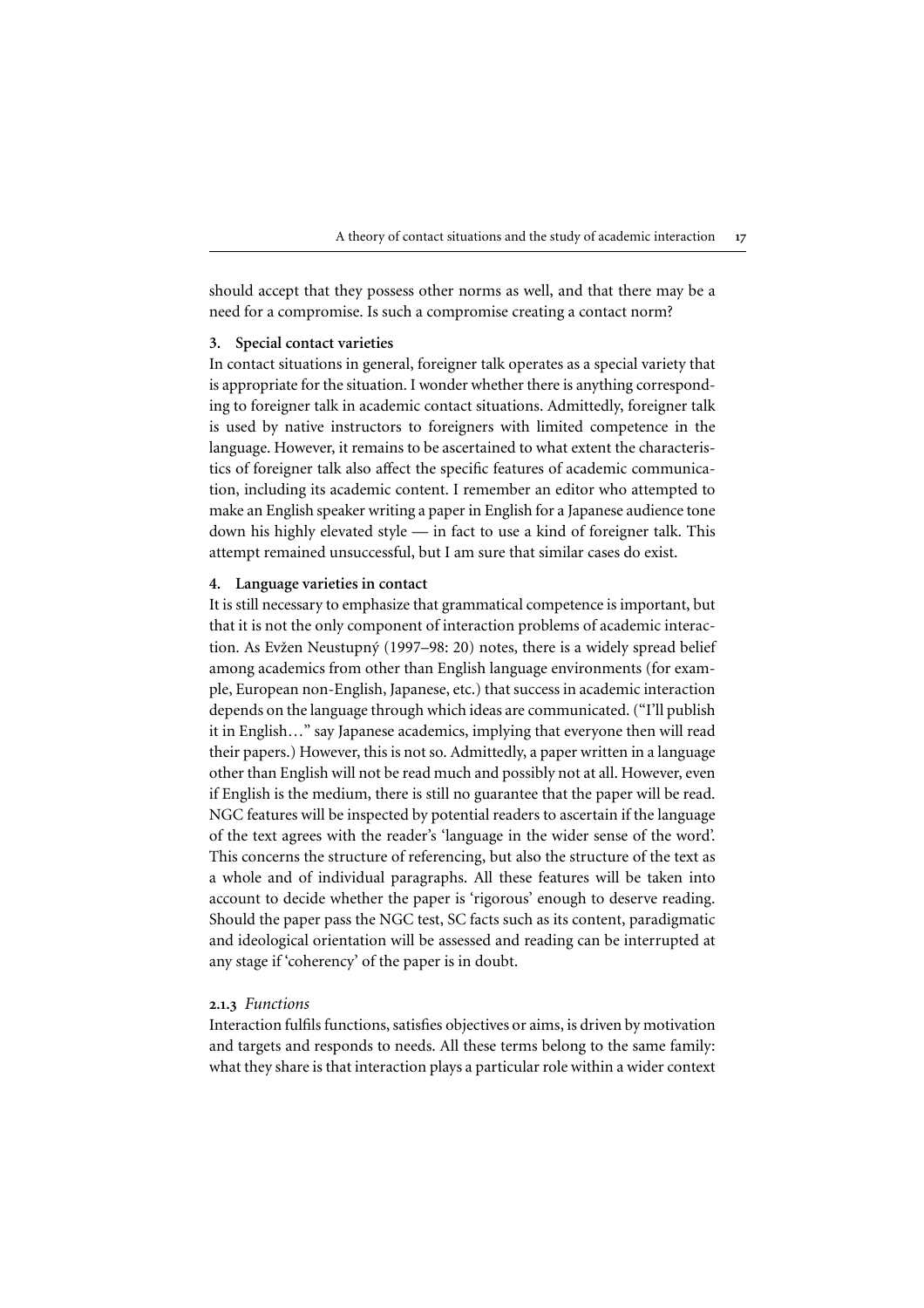(Matthews, 1997). I shall use the term 'function' to cover all these terms. In contact situations this function can be affected by the presence of foreign factors (i.e. elements of other systems). For example, foreign participants may be unable to perform the communicative function, they may experience problems in expressing their mental states, in appealing to or directing others, attaching an aesthetic function to their discourse, creating new terminology and similar. 18 J. V. Neustupný<br>
(Matthews, 1997). I shall use the term 'function' to cover all these terms. In<br>
contact situations this function can be affected by the presence of foreign factors<br>
(i.e. elements of other systems). For

There are differences in functions of academic interaction in the case of contact between the first and third world. Some aspects of the distinction are well captured in Jernudd's paper about linguistics. In brief, Jernudd (1981) in order to prepare for work in their own social milieu, the first world country academics assimilate (that may not be the word Jernudd used) them to the nonapplied functions of the academic disciplines they are in charge of. Of course, many foreign students arrive with the aim to be assimilated, not only linguistically but academically as well, and they should be given the opportunity to achieve their aim.

In Japan many foreign students wish to improve their qualifications as teachers of Japanese, but they may be placed by the receiving universities in departments of Japanese literature where their supervisors are professors of classical Japanese literature. Their study develops accordingly, concentrating on literature rather than applied linguistics. It should be said that departments of Japanese in some countries welcome job applicants with qualifications in traditional disciplines, but the fact is that these students return home unqualified as teachers of Japanese. Yet, it seems that few people in Japan are concerned. The principle that students are assimilated into the environment of their teachers seems to be firmly established and does not invite critical comments. 18 J. V. Neutupny (Matthews, 1997). I shall use the term 'function' to cover all these terms, contact situations this function can be affected by the presence of foreign factors for comparison to perform the communicative

There may be studies I am not aware of about the motivation and expectations of students from Malaysia who come for their tertiary education to Australia. The situation is of course different from that described by Jernudd, who set his mind particularly on students from Africa. The important thing is that the goal of their academic pursuit may be different from that of comparable Australian students.

#### 2.1.4 *Settings*

'Setting' strategies, in the sense used here, regulate two aspects of communicative acts: time and place (Hymes, 1974:55). The setting of an interaction is cannot adhere to host norms of structuring interaction, or the system by which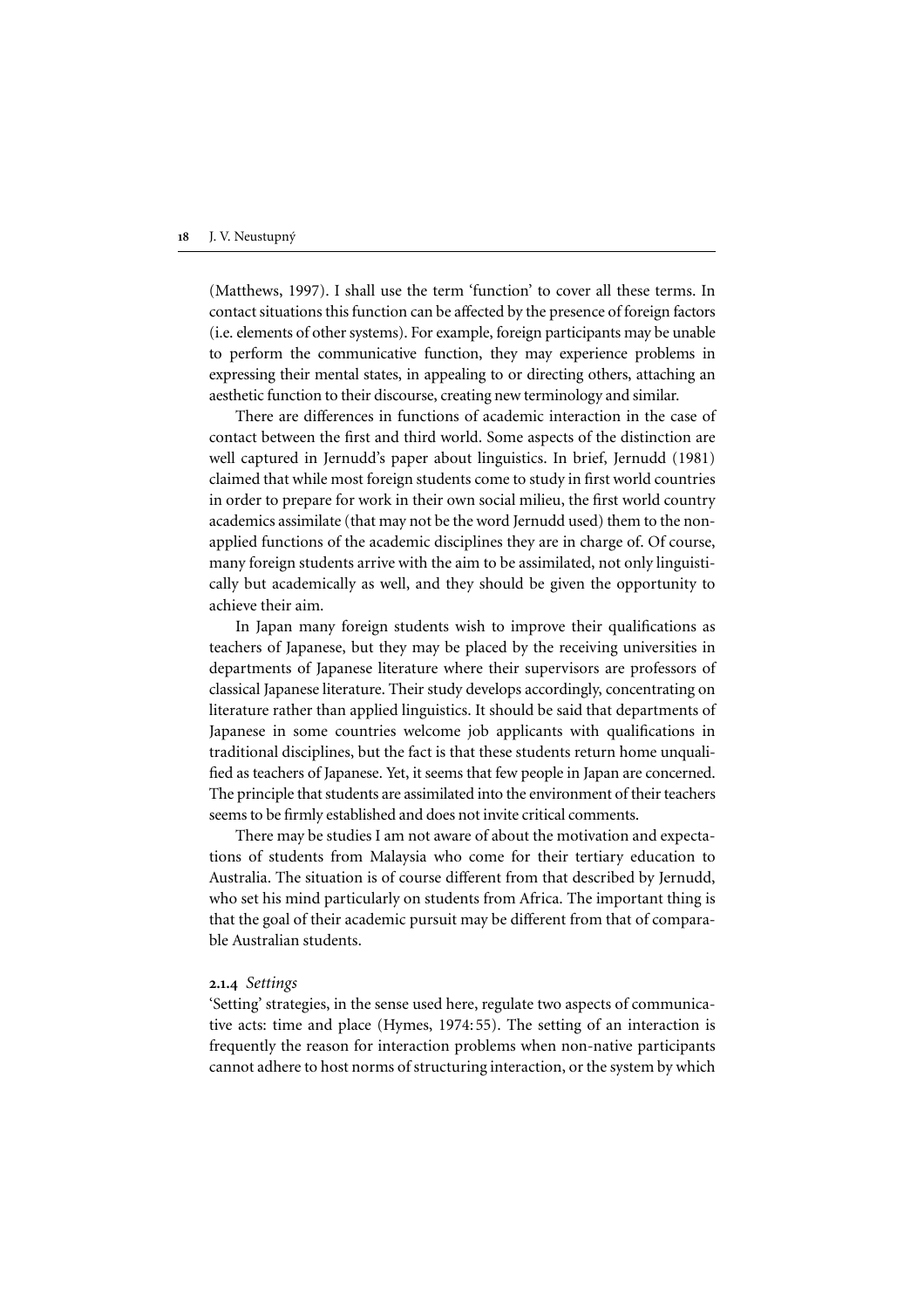certain interaction is conducted in certain places and at certain times (Neustupný, 1982:44).

In the case of academic novices the problem of establishing contact with their Japanese supervisors in Japan has been previously noted (Neustupný, 1987:92). The place where they expected to be able to reach their supervisor by telephone was the supervisor's office, and the time they selected was the usual office hours. However, telephone calls to these settings were ineffective, because in Japan Japanese academics normally adhere to a different structuring of interaction: they only come to their office immediately before and after a class or a meeting. Setting is often a problematic issue for foreign students in a host country. Such students are placed in preparatory classes, without any contact with native students, and domiciled in university hostels where, again, the majority of students may be foreign. Such settings do not provide them with sufficient opportunity to acquire either the general or the academic interaction patterns of their host country. A theory of contact situations and the study of academic interaction<br>
certain interaction is conducted in certain places and at certain times<br>
(Neustupny, 1982-44). The lease of academic novices the problem of establishin

Academic experts participate in 'international conferences' which are located at particular places and in particular times which often suit academics from the major systems (see above 2.2.2). In some systems the weekend, including Sunday, is the preferred day for academic conferences. This is, for example, the case in Japan, where foreign resident academics with young families feel that they should give precedence to their families rather than the conference. The normal place for academic business, including the receipt of mail, at least in the English-speaking countries, is the working place. Consistent mailing to their home address by academics from systems where the distinction between work and home settings is not rigid is received with amazement and sometimes with displeasure. Note that here, as well, we cannot simply assert that one of the systems is 'correct' without further inquiry.

#### 2.1.5 *Participants*

According to Fan, participants in contact situations consist of language hosts and guests, but this is only true of the partner situation sets (Fan 1994, 2003). 1996 I suggested that another way to classify participants in contact situations is by their differential power. This is not the whole story, but it carries important implications for the issue of academic contact situations.

In the case of professional academics, power depends on the situations and roles in which they appear. In the case of students, we should not accept that they are simply people with low status. In many countries foreign students are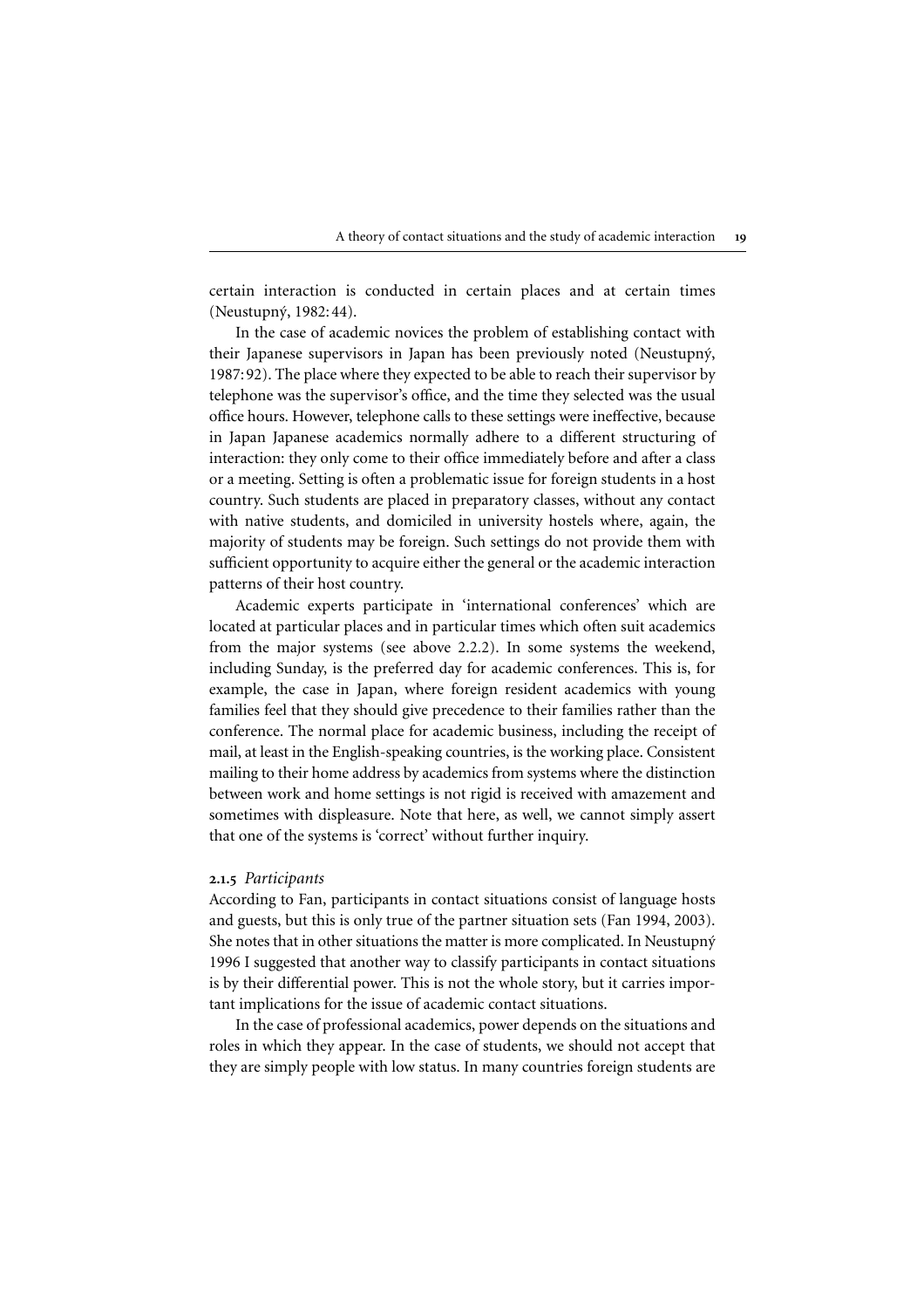an important source of income for their universities and as such possess considerable power, sometimes greater than local students. When they stage a revolt, it is usually as a result of their host not adhering to the rules of the host system; however, they do sometimes voice demands for more consideration of their limited competence in the host language.

In contact situations power is connected not simply with the competence of the academic. Academics from major networks (see 2.2.2 above) normally possess more power than academics from the minor networks. As Evžen Neustupný (1997–98) demonstrated, they are backed by a more extensive profession and a more powerful social system. Of course, it remains to be shown through empirical studies in what way and to what extent this fact exercises influence on ways in which individual academic contact situations are conducted.

Participants in academic networks are not only the academics themselves. There are also institutional administrators, committees and governmental institutions such as the ministry of education and international bodies. They all participate in various ways in academic interaction in contact situations.

#### 2.1.6 *Content*

Content of academic communication can be classified in a number of ways. A classification, which still comprises only a limited number of situations and lacks systematicity, is as follows:

- 1. Data, which may later be described and given significance, but which also carry meaning in themselves.
- 2. Design, in other words, the thought expressed in the situation (this includes themes, topics, motifs and evaluation by participants).
- 3. Referencing, through which allegiance to particular networks is expressed.

There are communicative rules of content in academic contact situations such as 'paying lip service' to a particular methodological procedure, a motif or a person. These can be included in the 'idiom' of the respective varieties of academic competence. For example, one must use a certain system of transcription and present it in a paper; or one must swear allegiance to multilingualism, whether sincerely or not; or refer to a particular author who is supposed to represent the field of inquiry.

On the other hand, other content rules also possess ideological validity: through their use one subscribes to a particular world view within the range of the discipline. In academic criticism, such as in reviews, thought is often portrayed as something that should be universal. In fact, different norms are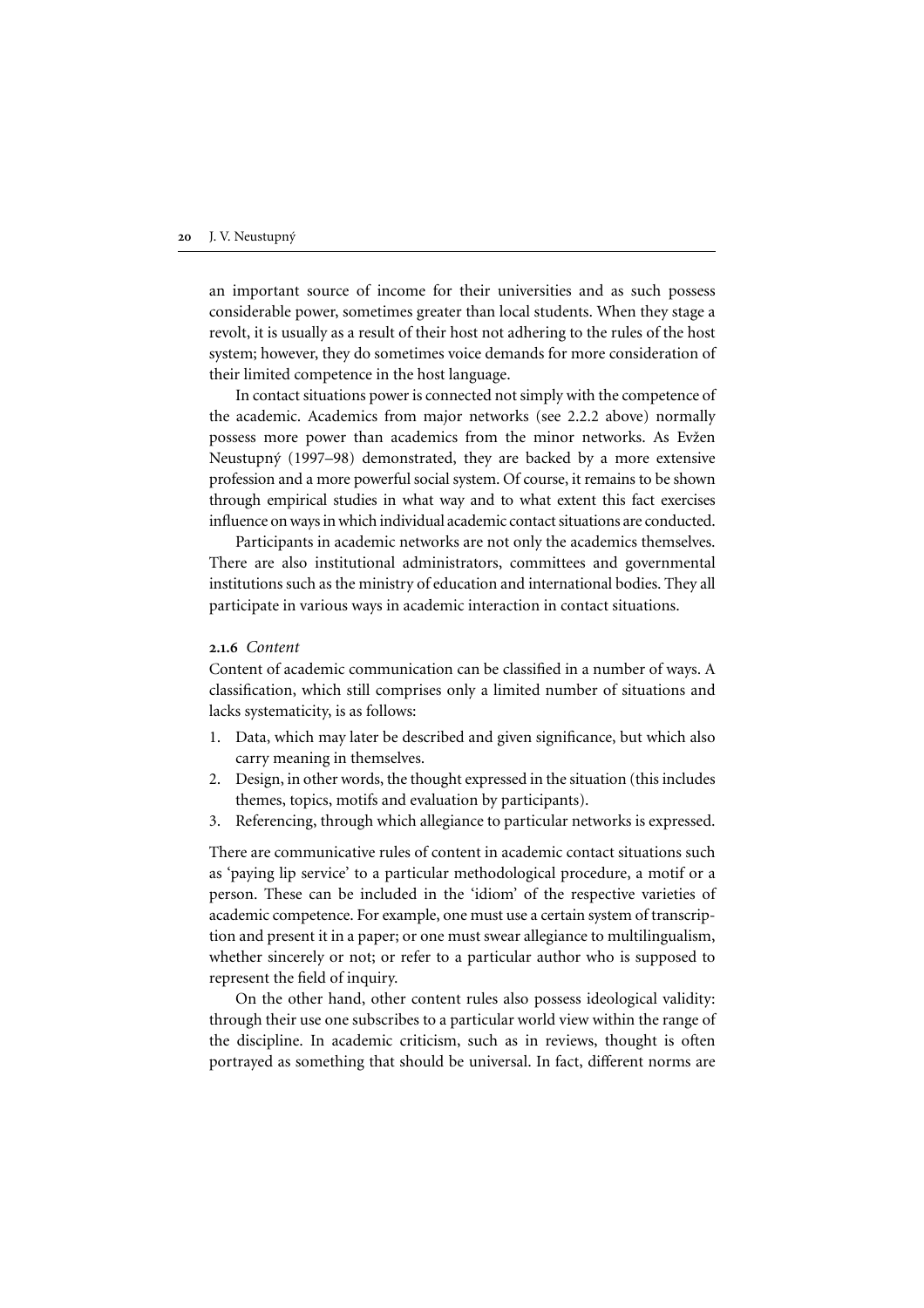applied and the processes are complex. Frequently, though not always, these processes contrast two different ideologies, as in the case of the humanistic ideology of linguistics that defends variation, and the rationalistic ideology that mostly cares for efficiency. It is imperative to know more about the way academic thought clashes in contact situations: the solution should not simply be the victory of the socially stronger system; on the other hand, problems should not be solved solely in the style of relativism ('everyone is entitled to his/her own'); we must be careful about universalistic judgments, but at the same time should not give up searching for universalism in our evaluation.

Sometimes it is difficult to distinguish which features are an idiom and which are of ideological nature. The ideological rules are also conceived by native participants as of normative character and within a contact situation, especially a partner one, it is expected that they will be used. Unusual data, themes, motifs or references to unfamiliar personnel are normally negatively evaluated. Evžen Neustupný (1997–98: 19) observed that in the case of work published by minor system academics, references to papers by compatriots may be evaluated negatively.

#### 2.1.7 *Frames*

Most studies of academic writing by foreign students belong in this category, which focuses on the way a message is structured in a contact situation.

This category contains rules that determine the form of acts within various academic situations (cf. above, 2.1.1), such as a discussion or a paper. Note that the content of such acts is defined by content rules, while the frame rules only refer to the order of presentation and to the form — for example, subheadings, numbering, notes or the form of references.

One problem with the frame in contact situations is that owing to problems in grammatical and non-grammatical communicative competence, a text written by a non-native participant may be too short and too condensed. The form of a typed paper may also suffer from minute differences in style. For example, in English a space is left after each punctuation mark (comma, period, etc.) but this is not necessarily required in typewriting in many European systems. In the spoken language, the form of argumentation requires fixed formulae that have not been developed by many non-native participants. Turn-taking, mentioned by Marriott A theory of contact situations and the study<br>
applied and the processes are complex. Frequently, thou<br>
processes contrast two different ideologies, as in the cat<br>
ideology of linguistics that defends variation, and the ra

> In some genres affecting foreign students there are differences between their native and the host system. For example, in Japanese universities most teachers require that a 90-minute examination script is "not more than one page in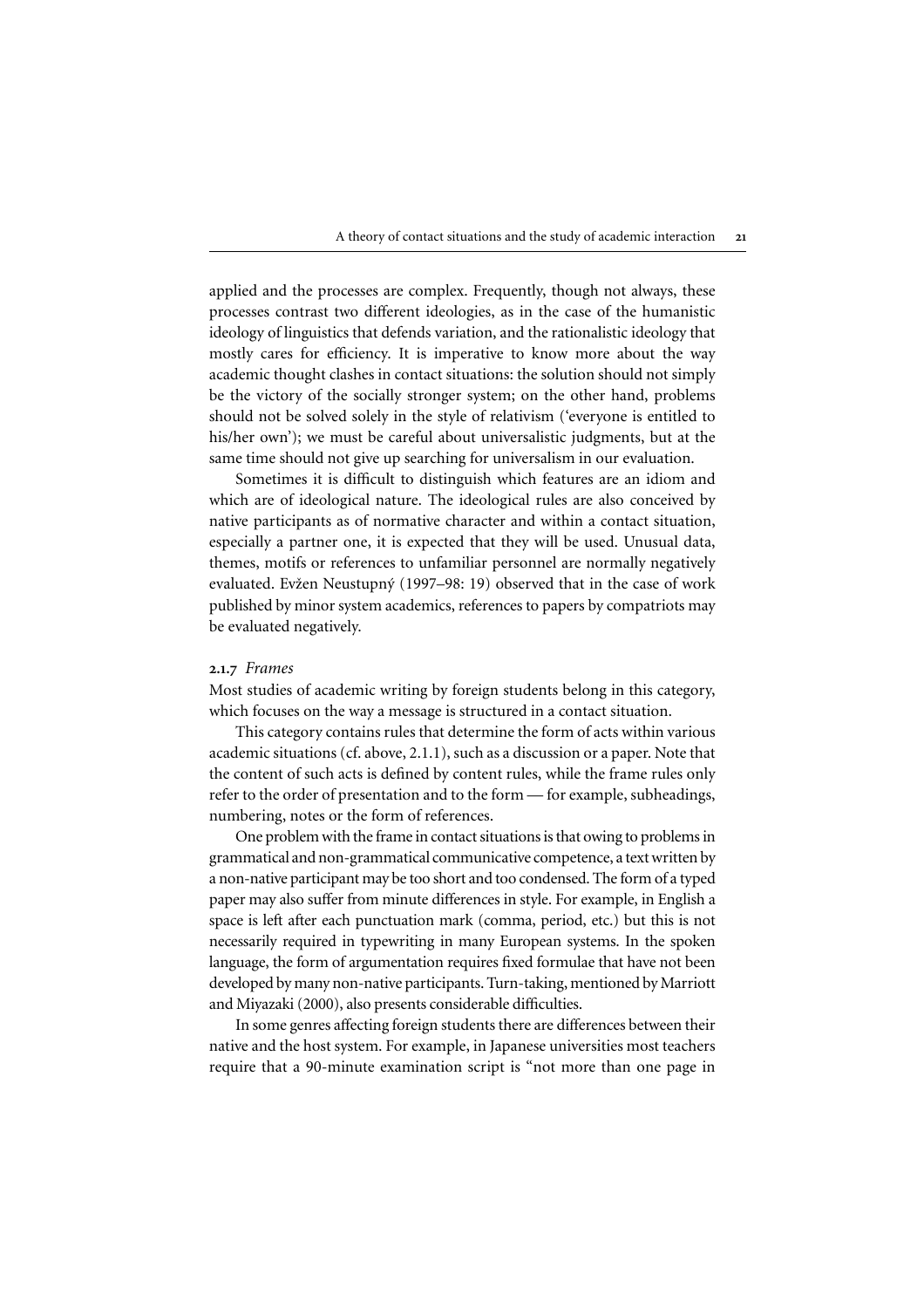length". This leads to very short condensed answers that are unacceptable in Australian universities. In my own experience, the academic content conveyed in both systems is roughly equivalent.

#### 2.1.8 *Channels*

Channels of communication may be affected in contact situations. Many foreigners prefer writing papers to presenting them at conferences, because of fear of discussion. Students often prefer reading to listening. There may be problems in non-verbal communication due to pidginization: for example, participants may gesticulate 'to help' themselves to express their ideas in discussion.

### 2.1.9 *Performance*

Many of the preceding strategies may be correctly selected, but the participants may not possess the competence to implement them. Long-term memory may fail in discussions. When writing, much more time is required by non-native participants to complete a task. As Marriott (2000:291) notes, the issue of timing is not negligible. Students often do not have sufficient time to generate their written work and subject it to proper management.

One common fallacy of contact studies is the belief that the main problem of performance is the interference of a participant's native norm. No doubt, such cases exist and are important (see the Japanese "not more than one page" norm in testing quoted above). However, this is not the whole story.

Perhaps the most salient problem is pidginization, that is, the inability to interact according to norms (including managing their own interaction). For example, the brevity of expression, mentioned above, frequently derives from pidginization. Many studies conducted so far indicate that the role of pidginization in producing deviations is as important as that of interference. In academic situations the burden of controlling a large number of rules and strategies is considerable and it frequently leads to problems of performance. One of these result in adjustment through avoidance, as documented by Marriott's subject who said: "I wanted to say something during a class but didn't have the confidence and while I vacillated between whether I would say something or not, in the end I wouldn't" (Marriott, 2000:285). No interference can be identified here. It is the student's inability to control the use of rules and strategies necessary for conducting the situation that initiates the management process.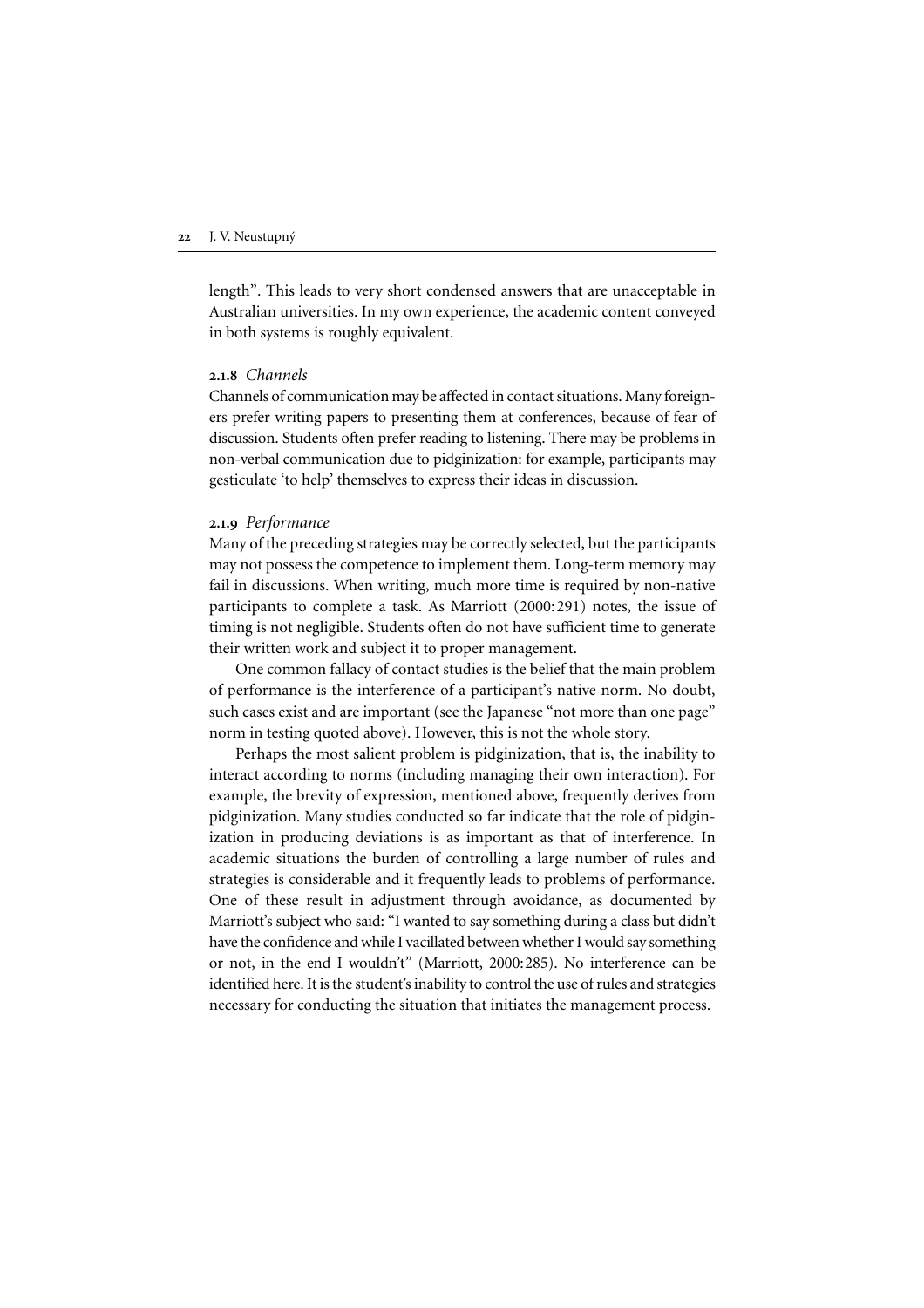# 3. Management

### 3.1 The importance of management in contact situations

Various types of management are symptomatic for processes of interaction in academic contact situations. In fact, all processes characteristic of contact situations seem to be processes of language management. Contact situations only attract our attention so far as they present 'problems'. Hence, language management is a central concept in any theory of language contact. A theory of cont.<br>
3. Management<br>
3.1 The importance of managen<br>
Various types of management are<br>
academic contact situations. In<br>
situations seem to be processes of<br>
only attract our attention so far<br>
1 management is a ce A theory of contact situations and the study of academic interaction<br>
3. Management<br>
3. The importance of management in contact situations<br>
Various types of management are symptomatic for processes of interaction in<br>
acade

The language management process consists of five stages (Neustupný, 1985a; Jernudd, & Neustupný, 1987):

- 
- b. such deviations are noted,
- c. noted deviations are evaluated,
- d. adjustment ('correction' of problems) is planned, and
- e. the adjustment is implemented.

With regard to academic situations Marriott's *Japanese students' management processes and their acquisition of English academic competence during study abroad* (Marriott, 2000) cannot be valued enough. There is a need for more evaluate and adjust? In particular the first stages of the process are of importance. The study of the management process in general started with the processes of adjustment ('correction') which are easily visible. At present, much attention is being paid to evaluation (Fairbrother, 1999) and noting. Empirical A theory of contact situations and the study of academic interaction<br>
3. Management<br>
3.1 The importance of management in contact situations<br>
Various types of management are symptomatic for processes of interaction in<br>
aca A theory of contact situations and the study of academic interaction<br>
3. Management<br>
3. The importance of management in contact situations<br>
Various types of management are symptomatic for processes of interaction in<br>
acad are not noted, and many noted deviations are not evaluated. Still, they may be important for the assessment of the processes as a whole.

### 3.2 The process (1): deviations

The process of language management starts with deviations from norms, some of them being base norms, while others are contact situation norms. I have already noted the need for more understanding of the issue of norms in contact situations in general, and the same applies to norms of academic contact situations. What is expected from academics in various types of contact situations? Even at the level of acquisition (foreign students) this is still an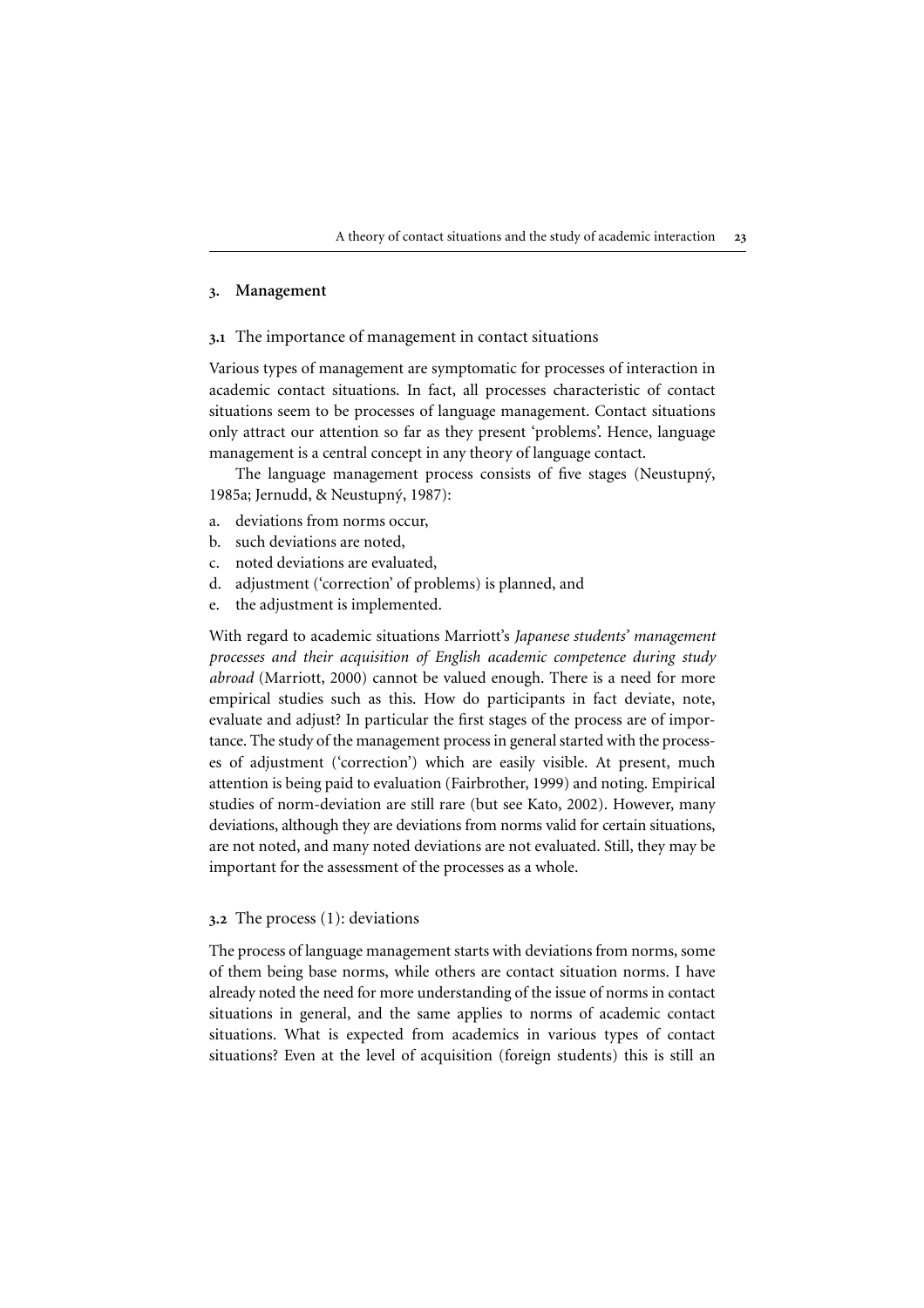unresolved problem. I suggest that it is not only native norms that should be expected to occur, and that universal norms must be considered.

To what extent deviations are noted is an important issue. Undoubtedly, in daily life contact situations not all are. What is the case in academic contact situations, including the acquisition situations? A comparison with native acquisition may be useful. For novice situations, Marriott (2000:284) conclud ed that "considerable time may pass before students engage in some sort of corrective adjustment because they simply do not recognize the existence of a problem". 24 I. V. Neustupny (and that it is not only native norms that should be expected to occur, and that universal norms must be considered.<br>To what extent deviations are noted is an important issue. Undoubtedly, in daily life

#### 3.3 The process (2): evaluation

Evaluation of noted deviations is an important research task. For evaluation, researchers have traditionally used comparison with native norms of participants commanding a high degree of authority. For example, in an acquisition situation, foreign students were expected to deal with the content and form of their essays principally as native professionals would. A form of relativism may well be preferable to this rather crude approach.

An interesting example of a position close to relativism, which is well developed in detail, is Alastair Pennycook's thesis on plagiarism (Pennycook, plagiarism platform of many Western academics; he is quite right. Then he suggests that there is a different attitude to text ownership in some Asian countries and that "relations between texts and learning are far more complex than a simple accusation of plagiarism" (p.226); and he is right again. However, he does not demonstrate how individual types of plagiarism should then be evaluated. I assume that although cultural relativism is difficult to beat in detail, in intercultural contact our task is not only to state what is different but also which of two alternatives, if any, is THE RIGHT alternative, and under what circumstances.

In a paper on Czech academic writing, Čmejrková and Daneš (1997) suggested that while the German, Czech or Finnish academic style was 'contextualizing', Anglo-American academic discourse was 'decontextualizing'. Hence, they say, the Anglo-American style is more suitable for inter-cultural communication. I do not propose to make a judgement concerning the empirical adequacy of this generalization. More important, and refreshing within an atmosphere of relativism, is the conclusion of the authors: it is legitimate to evaluate speech styles and one should not be afraid to say, when this is the case, that the Anglo-American style is superior.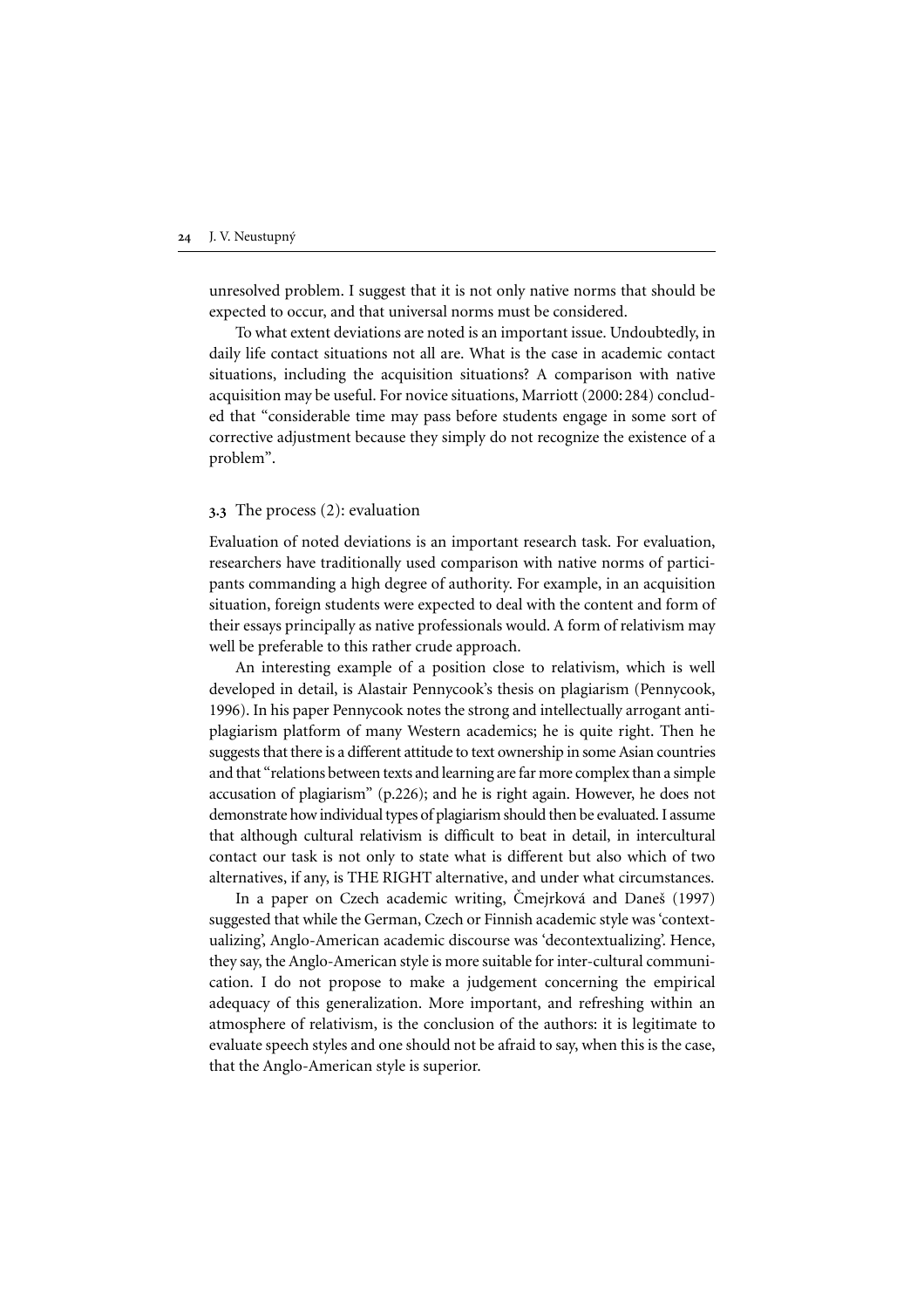### 3.4 The process (3): adjustment plans

One principle has often been mentioned in the study of intercultural contact but has never been turned into practice on a large scale: adjustments are needed not only in the case of foreign participants but also in the case of native participants. This principle can obviously be applied to academic contact situations. Both in expert and novice situations, native partners need to exercise adjustment such as conscious monitoring, conscious re-evaluation of their evaluative judgments, and conscious re-assessment of their adjustment plans. This may occur at the level of 'simple management' but 'organized management' (Jernudd, & Neustupný, 1987), such as training courses, is also advisable. A theory of contact situations and the study of academic interaction<br>3-4 The process (3): adjustment plans<br>One principle has often been mentioned in the study of intercultural contact<br>but has never been turned into practi A theory of contact situations and the study of academic interaction<br>3-4 The process (3): adjustment plans<br>One principle has often been thermolonical in the study of intercultural contact<br>but has never been turned into pr

In the case of non-native participants the following types of adjustment have been shown to be useful in the case of contact situations in general and can be assumed to be of relevance to academic contact situations as well:

- a. The use of the base norm. This seems to be the preferable strategy, but is not always easily achieved. As Marriott's studies of acquisition of academic norms by Japanese students in Australia show, these students consciously attempt to apply Australian academic norms but their attempts do not necessarily meet with success (Marriott, 2000).
- transfer. It can be either conscious or unconscious. Some academics who possess what Galtung calls the Teutonic style intentionally only quote the place of publishing in references. This is a transfer from their native system. The mainstream Anglo-Saxon strategy also requires the name of the publisher.
- c. The use of intercultural strategies (Marriott, 1993). These strategies, referred to as 'interlanguage' in theories of language acquisition, aim at reaching the target system, but stop short of it. One of these strategies is overgeneralization. Another case is the application of strategies that may lead to simplification or, as Skoutarides (1981) has shown, to elaboration. interlanguage strategy.
- d. The release of control (so called pidginization). As mentioned above, academic contact situations display much pidginization of content as well as form. Release of control is applied as a strategy when other strategies fail. An interaction act is left without cultural constraints — but it is important that the act is there.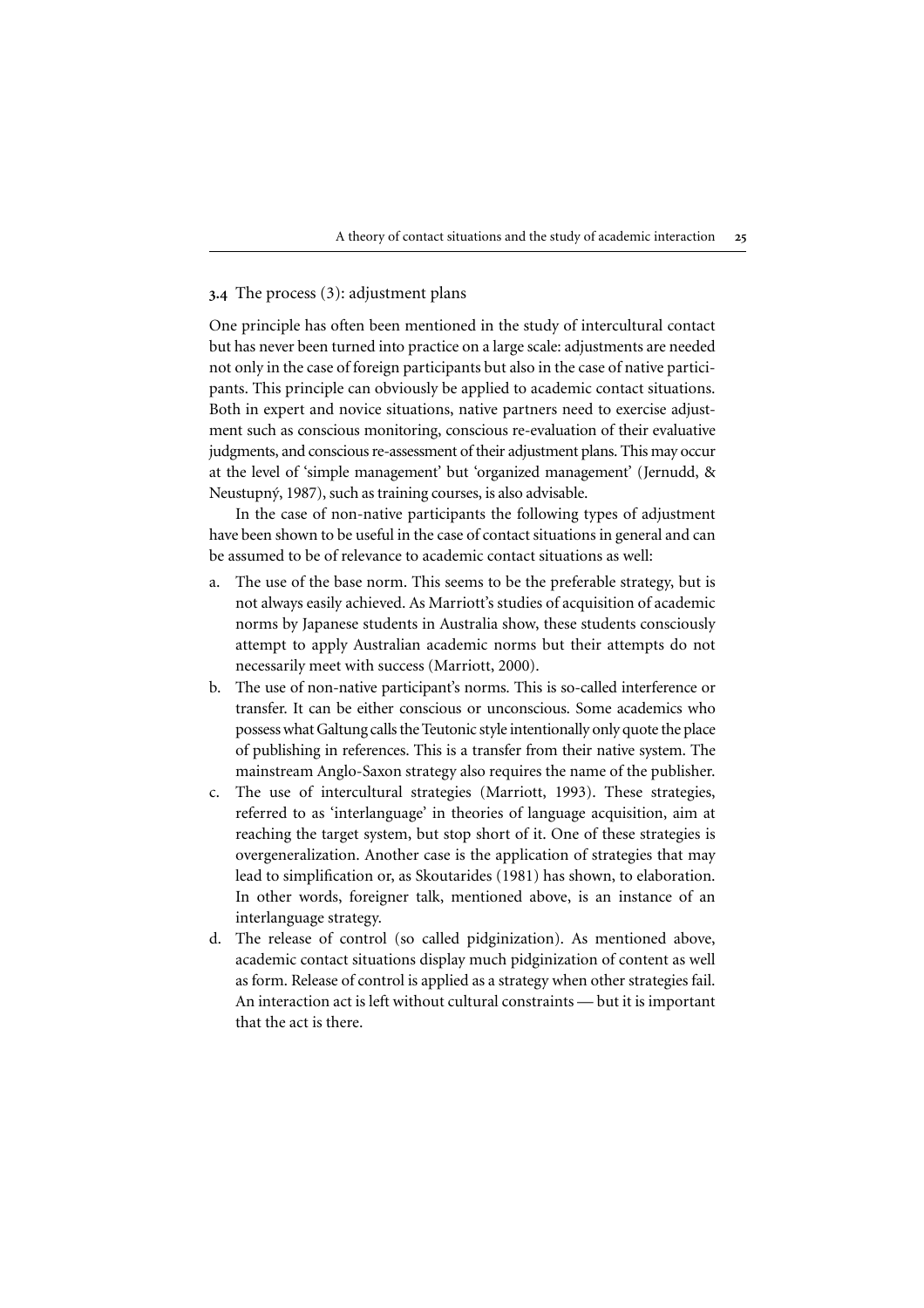# 3.5 The process (4): implementation

Implementation of adjustment plans under (a) to (c) within contact situations is not automatic. This is probably also true of academic situations. A considerable amount of control is needed here.

### 3.6 Pre-/in-/post-management

According to when management is executed, it is possible to speak of premanagement (executed before a deviation appears), in-management (executed after the generation of a string commences), and post-management (executed after a deviation appears). The relevance for academic contact situations is obvious. In the case of paper preparation and presentation, non-native participants pre-manage extensively. In- and post- management is typical for their oral presentation and conference attendance. In the case of students, attendance at courses that improve their academic writing is a case of pre-management.

### 3.7 Self-management and other-management

This distinction is important for language management in general, and also for language management in contact situations. In the case of academic situations, both types exist. Some other-management of written acts appears as a separate genre (review) and some is distributed within papers (attitudes to existing literature); in spoken language situations the most important genre is discussion. All of these require formulaic speech that is culture specific and becomes, itself, the object of management. As Marriott (2000) and Marriott and Tse (forthcoming) note, most Asian students in Australia prefer self-management to other-management of their academic writing. 26 J. V. Neustupny (1): implementation manuform (4) to (c) within contact situations is not automatic. This is probably also true of academic situations. A considerable amount of control is needed here.<br>
36 Pre-/in-/post-

### 3.8 Simple and organized management

The distinction between simple and organized management is of importance (cf. Jernudd, & Neustupný, 1987). Simple management is management in organized forms of language management are language teaching and a systematic public language policy.

Academic situations are the object of organized language management at various levels. In the case of expert academics, institutions with which they are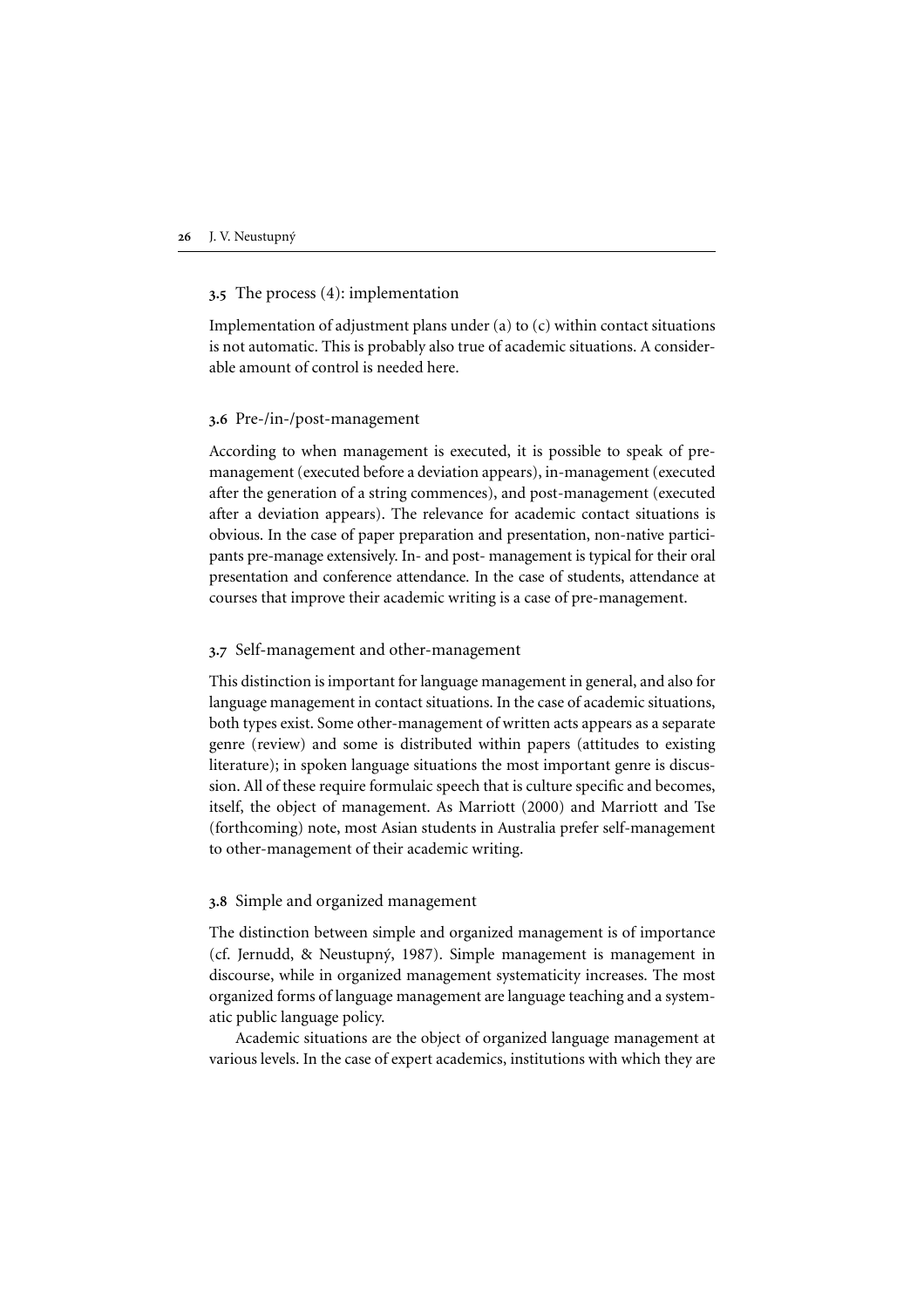connected require that certain situations take place (employers require that employees write papers), and publishing outlets require certain content and form of papers. These requirements set the stage for problems in contact. According to the principles proposed above, such contact should be the object of careful consideration through organized management, but I wonder to what extent this requirement is fulfilled. It seems that at present publishers accept little variation although there is often provision for 'Englishing' of papers to be published in English. Deviance at the level of content is often handled through a decision not to publish a paper. Form is normally imposed as if it were a matter of course. A theory of contact situations and the study of academic interaction<br>
connected require that certain situations take place (employers require that<br>
employees write papers), and publishing outlets require certain content a A theory of contact sinations and the study of a<br>cademic interaction concerted require that employees write paper), and publishing outlets require certain content and<br>form of papers. These requirements as the basage for p

At the level of novices, institutions that receive them usually do possess clear management policies and these have been described in Marriott, 2000:287–288: universities provide preparatory and concurrent courses and there are systematic responses from individual members of staff.

#### 3.9 Power and the management of contact

An important point that must be made here is the relationship between the management of contact and power. Contact situations, in general, display the differential interests of the parties in contact, and such interests are or are not realized. The realization of interests depends on differential power. Intercultural contact is not just a technical process. It is a process in which much is at stake.

Power relationships start in individual interaction acts (Neustupný, 1996) actions which are in the interest of certain participants, but they may also be perceived as running against the interests of others. Evaluation is conducted from the point of view of such interests. The adjustment strategies I have outlined above have been linguistic strategies. However, management of intercultural contact also leads to attitudinal and emotive adjustment, which may be positive ("I like the French") or negative ("I hate the Martians"). Among adjustments outside the linguistic area, Jernudd (1996:838) noted the micro-level of discourse and embark on macro-management.

There are also differential interests in academic contact situations. In particular, the overall interest of the globalizing centre(s) lies in the assimilation of minor systems. This is not in the interest of humankind. Academic disciplines require a considerable degree of variation and such variation is endangered by assimilation. Members of minor systems (in the sense described above)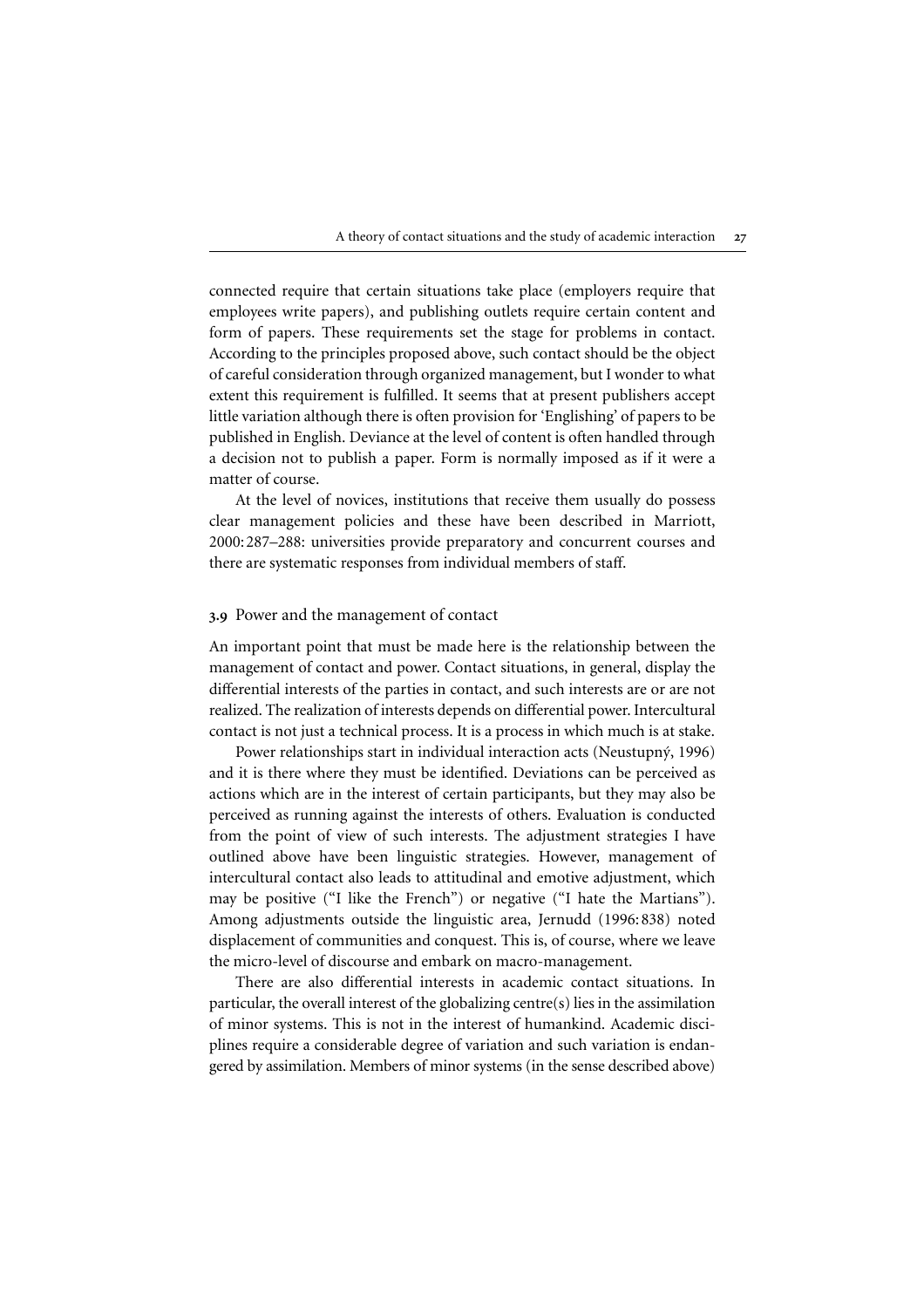may personally be interested in maintaining their distinctiveness or (as mentioned above) in joining the globalizing mainstream. Empowerment is needed to realize their interests.

The power problem is not the only social problem of the academic systems. For example, another problem concerns the closed nature of the systems. Variation is of little use if it cannot assert itself because there is no contact. What other 'social' problems of academic contact exist is an important question.

At the present stage the awareness of the interests and relationships of power in the academic contact situations is still weak. Non-native participants are discriminated against and non-native students are being assimilated. There are still strong non-Anglo-American major systems (German, French, Japanese and others) but the question is how fast they will be assimilated. At present it seems that the forces of globalization will celebrate an easy victory, easier than in other areas. Is this going to happen? Should it happen? And if not, what should be done?

#### 4. Conclusion

I have tried to outline a system for dealing with academic competence in contact situations. Much of what I have said lacks novelty but this paper has been intended as an exercise in systematization and a tool of reference. Admittedly, a systematic framework is not needed for writing a simple essay. However, I hope that it will be of some use to those who aim at a more analytical approach to a broad range of issues about academic competence.

#### Notes

1. This paper was presented in the session on academic transitions across cultures at the conference, Cultural Flows with(in) a Globalizing Asia, Monash University, November 29–December 1, 2002. I am indebted particularly to Helen Marriott for inviting me to participate and for providing comments on the initial draft of this paper. My sincere thanks are also due to Evžen Neustupný and Sandra Kipp for their very extensive comments on a later draft.

2. Ballard and Clanchy (1984) say that foreign students bring "their own cultural attitudes to knowledge as an unconscious part of the baggage" (Marriott, & Miyazaki, 2000). This resembles what I have just said. However, the way they use the notion of 'unconscious baggage' has a taste of a stereotypic general principle used to explain all — similar to what is known from various kinds of *nihonjin-ron* (popular theories of Japanese society)*.* As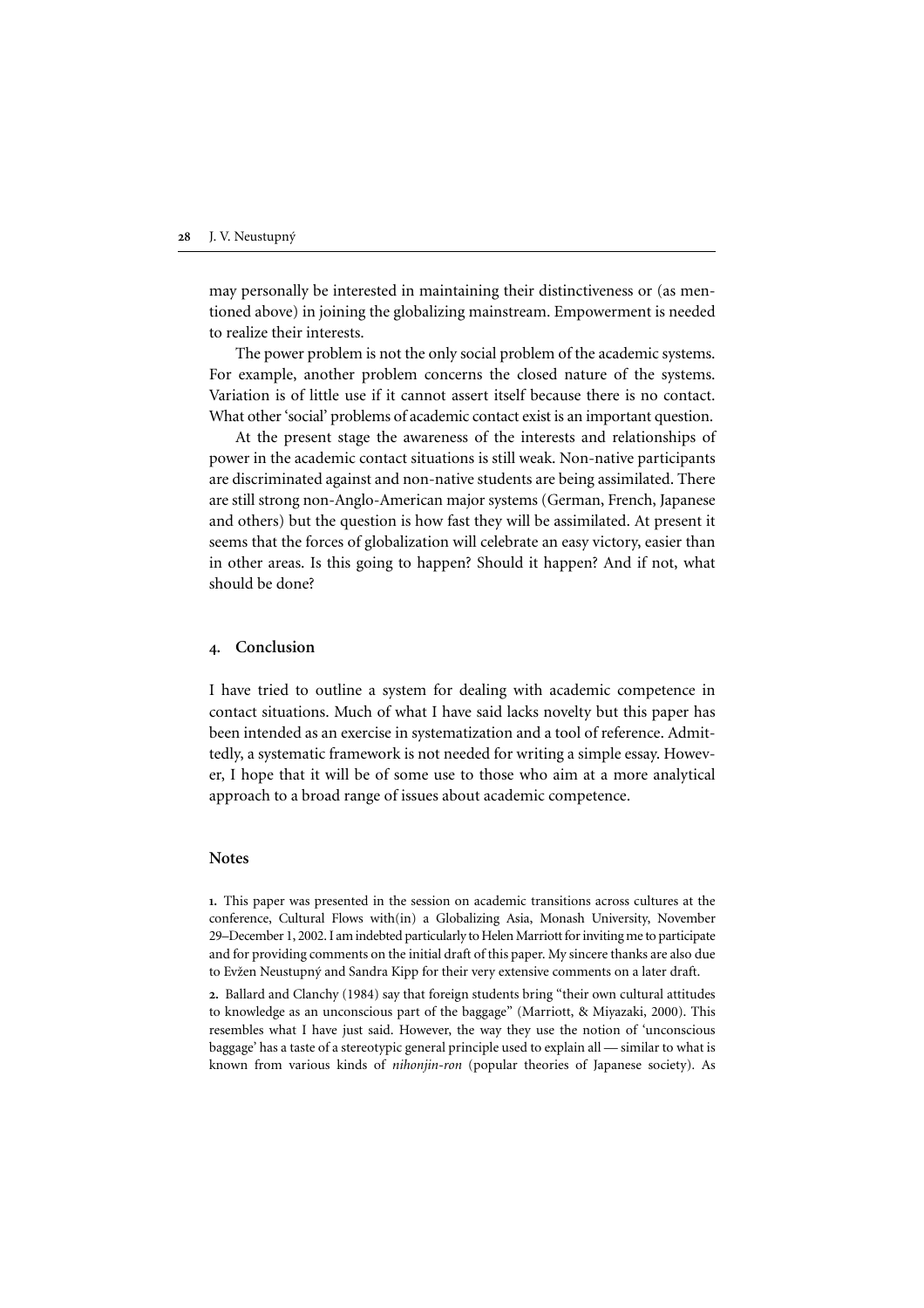Marriott and Miyazaki emphasize, there is no need to do away with typologies and general principles, but the point is how we apply them.

### References

Čmejrkova, S., & Daneš, F. (1997). Academic writing and cultural identity: The case of Czech academic writing. In A. Duszak (Ed.), *Culture and styles of academic discourse*(pp.41–62). Berlin: Mouton de Gruyter. A theory of contact situations and the study of academic interaction<br>
Marriott and Miyazaki emphasize, there is no need to do away with typologies and general<br>
principles, but the point is how we apply them.<br> **References**<br> A theory of contact situations and<br>
Marriott and Miyazaki emphasize, there is no need to<br>
principles, but the point is how we apply them.<br> **References**<br>
Čmejrkova, S., & Daneš, E. (1997). Academic writing a<br>
academic writi A theory of contact situations and the study of academic interact<br>
Marriott and Miyazaki emphasize, there is no need to do away with typologies and gene<br>
principles, but the point is how we apply them.<br>
References<br>
Cmejrko Marriott a<br>
principles,<br>
Come incorporation and the Berlin Clyne, M. (Clyne, M. Clyne, M. Clyne, M. Clyne, M. (Clyne, M. Clyne, M. Clyne, M. Clyne, M. Clyne, M. Clyne, M. Clyne, M. Clyne, M. Clyne, M. Clyne, P. Clyne, P. (

Clyne, M.G. (1975). Forschungsbericht Sprachkontakt. Kronberg: Scriptor.

University Press.

———. (1987a). History of research on language contact. In U. Ammon, N. Dittmar, & K.J. Mattheier (Eds.), *Sociolinguistics. an international handbook of the science of language and society* vol.1 (pp. 452–459). Berlin: Mouton de Gruyter.

———. (1987b). Cultural differences in the organization of academic texts. *Journal of Pragmatics* 11, 211–247.

———. (1994). Inter-cultural communication at work: cultural values in discourse. Cambridge: Cambridge University Press.

- Fairbrother, L.C. (1999). *The management of cultural deviations in contact situations.* M.A.
- Fan, S.K. (1992). *Language management in contact situations between Japanese and Chinese.*

———. (1994). Contact situations and language management. *Multilingua* 13(3), 237–252.

———. (2003). Sesshoku bamen no taiporojii to kaiwa sankasha no gengo kanri (A typology of contact situations and language management by participants in conversation). *Nihongo soogoo shirabasu no koochiku to kyoozai kaihatsu shishin no sakusei*, Vol. 2, 300–308. Tokyo: National Language Research Institute. Marriott and<br>
principles, bu<br> **References**<br>
Čmejrkova, S.<br>
academic<br>
Berlin: M<br>
Clyne, M. G. (199<br>
Universit<br>
199<br>
Universit<br>
1987<br>
Mattheie<br> *society* vo<br>
198<br>
Pragmati<br>
C. (198<br>
Pragmati<br>
C. (198<br>
Pragmati<br>
C. (199<br>
C. M A theory of contact situations and the study of academic interaction<br>
periodiples, but the point is how we apply them.<br> **References**<br> **Considentic World Book was apply them.**<br> **References**<br> **Considentic World Book (Fig. 1** 

Galtung, J. (1981). Structure, culture and intellectual style. *Social Science Information* 20(5),

Haugen, E. (1950). The analysis of linguistic borrowing. *Language* 26, 210–31.

- 36, 280–97.
- Hymes, D.H. (1974). *Foundations in sociolinguistics*. Philadelphia: University of Pennsylvania

———. (1983). *Essays in the history of linguistic anthropology*. Amsterdam: John Benjamins.

Jernudd, B.H. (1981). Planning language treatment. Linguistics for the third world. *Language in Society* 10, 43–52.

———. (1982). Language planning as a focus for language correction. *Language Planning Newsletter* 8(4), 1–3.

———. (1996). Language planning. In H. Goebl, P.H. Nelde, Z. Starý, & W. Wölck (Eds.), *Kontaktlinguistik* (pp.833–842). Berlin: Walter de Gruyter.

———. (2002). Managing languages at bilingual universities: Relationship between universities and their language environment. In W. Li, J.M. Dewael, & A. Housen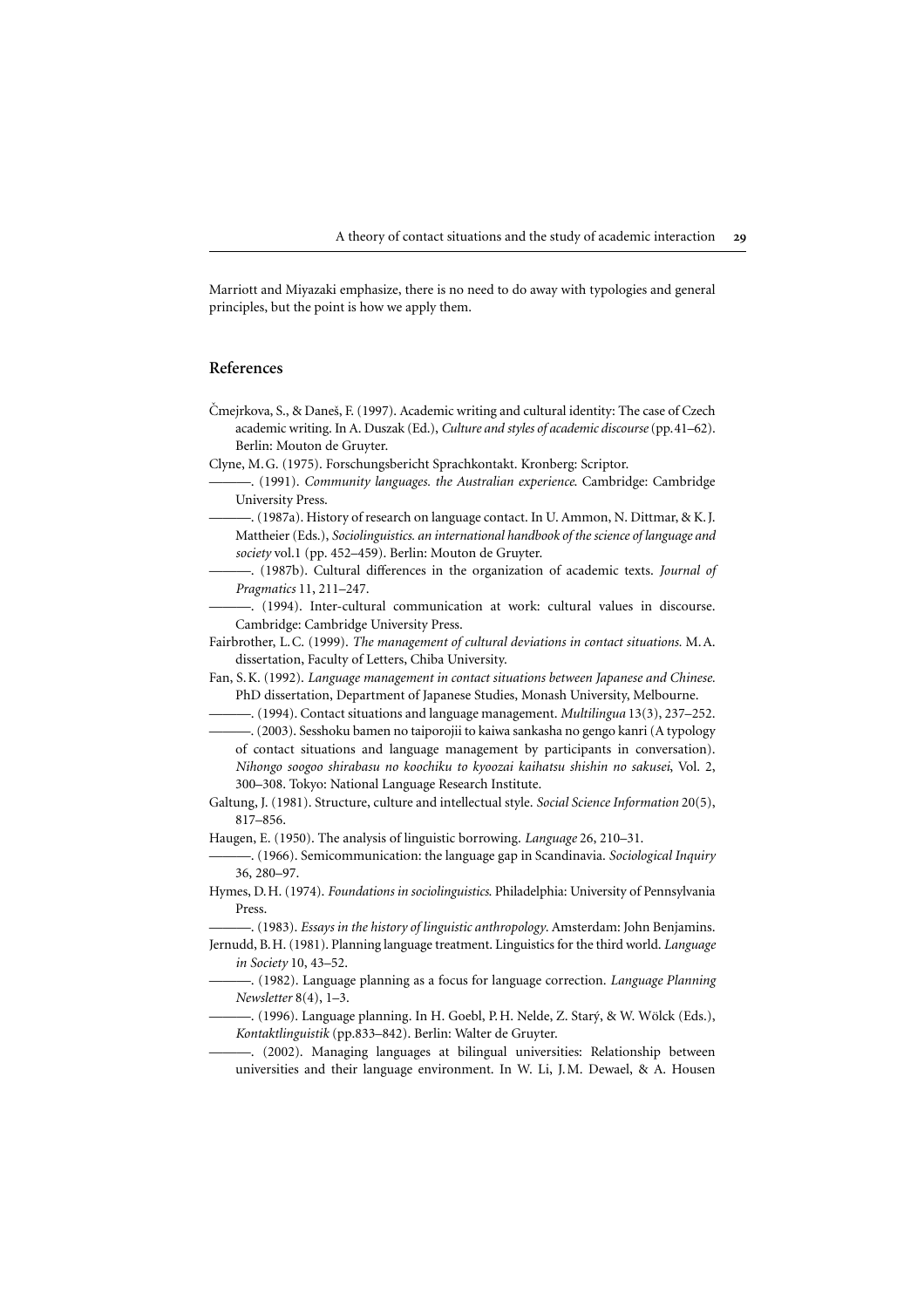(Eds.), *Opportunities and challenges of bilingualism* (pp. 297–309). Berlin: Mouton de Gruyter.

- Jernudd, B.H., & Neustupný, J.V. (1987). Language planning: for whom? In L. Laforge (Ed.), *Proceedings of the international colloquium on language planning* (pp*.* 69–84). Québec: Les presses de l'Université Laval.
- Kato, Y. (2002). Intabyuu sesshoku bamen ni okeru 'kihan' no kenkyuu (On the study of "norms" in an interview contact situation). *Tookai daigaku kiyoo, Ryuugakusei kenkyuu sentaa* 22, 21–40. "neu-r11">21–35. "neu-r12">Press. 30 J. V. Neustupný<br>
(Eds.), *Oppor*<br>
Gruyter.<br>
Jernudd, B. H., & N<br> *Proceedings of*<br>
Les presses de<br>
Kato, Y. (2002). In<br>
"norms" in an<br>
sentaa 22, 21–<br>
Marriott, H. E. (1993). In<br>
Journal of the<br>
... (2000). Ja<br>
academic
	- Marriott, H.E. (1990). Intercultural business negotiations: the problem of norm discrepancy. *ARAL Series S*, No.7, 33–65
	- ———. (1993). Interlanguage/interculture in Australian-Japanese business communication. *Journal of the Association of Teachers of Japanese* 27(2), 161–175.
	- ———. (2000). Japanese students' management processes and their acquisition of English academic competence during study abroad. *Journal of Asian Pacific Communication* 10(2), 279–296.
	- Marriott, H.E., & Miyazaki, S. (2000). Japanese students and their cultures of learning. In G. Crosling, T. Moore, & S. Vance (Eds.), *Language and learning: the learning dimensions of our work* (pp.87–96). Melbourne: Monash University.
	- Marriott, H.E., & Tse, H.H.L. (forthcoming). Management of problems in academic writing. *International Journal of Language Management*
	- Mathesius, V. (1934). Zur synchronischen Analyse fremden Sprachguts. *Englische Studien* 70,
	- Matthews, P.H. (1997). *Oxford concise dictionary of Linguistics*. Oxford: Oxford University
	- Neustupný, E. (1997–98). Mainstreams and minorities in archaeology. *Archeologia Polona*
	- Neustupný, J.V. (1978). *Post-structural approaches to language*. Tokyo: University of Tokyo Press.

———. (1985a). Problems in Australian-Japanese contact situations. In J.B.Pride (Ed.), *Cross-cultural encounters: communication and miscommunication* (pp. 44–6). Melbourne: River Seine Publications.

- ———. (1985b). Language norms in Australian-Japanese contact situations. In M. Clyne (Ed.), *Australia, meeting place of languages (*pp. 161–170). Canberra: Pacific Linguistics.
	- ———. (1987). *Communicating with the Japanese.* Tokyo: The Japan Times.
	- ———. (1996). Current issues in Japanese-foreign contact situations. *Kyoto conference on Japanese studies 1964,* Vol.2, 209–216. Kyoto: International Research Center for Japanese Studies.
	- ———. (1997). Teaching communication or teaching interaction? *Intercultural Communication Studies* (Kanda University of International Studies) 10, 1–13.
	- ———. (forthcoming 1). Sociolinguistic aspects of social modernization. To be published in U. Ammon, N. Dittmar, K.J Mattheie, & P. Trudgill (Eds.), *Sociolinguistics, an international handbook of the science of language and society.* Berlin-New York: Walter de Gruyter.
	- ———. (forthcoming 2). Language and power into the 21st century. Paper presented at the Conference Language and Empowerment, Kuala Lumpur, April 11–13, 2002.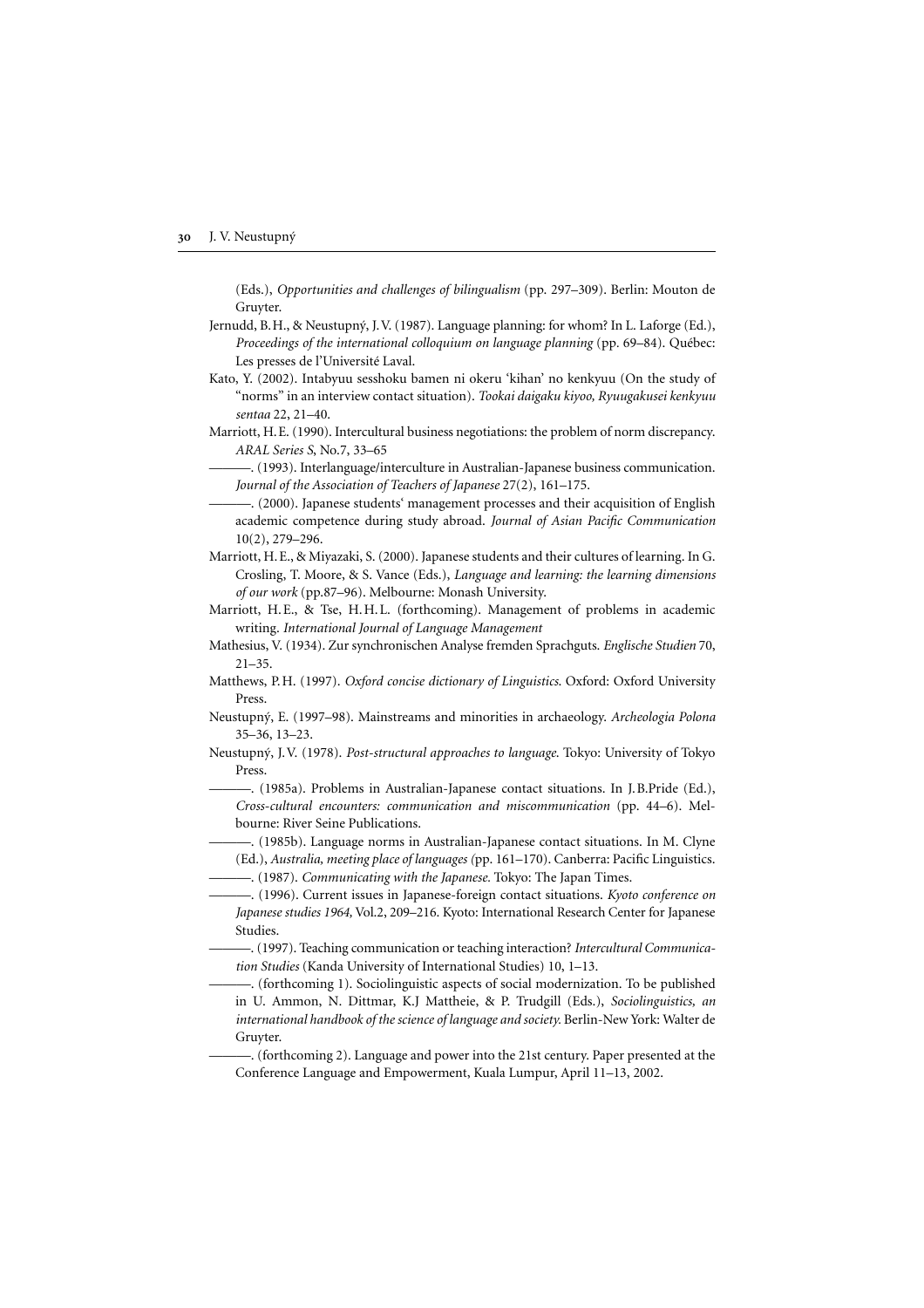- Pennycook, A. (1996). Borrowing others' words: text, ownership, memory and plagiarism. *TESOL Quarterly* 30(2), 201–230.
- Polivanov, E. (1931). La perception des sons d'une langue étrangère. *Travaux du Cercle Linguistique de Prague* 4, 79–96. A<br>
Pennycook, A. (1996). E<br>
TESOL Quarterly 3<br>
Polivanov, E. (1931). L<br>
Linguistique de Prag<br>
Skoutarides, A. (1981).<br>
Nihongo kyooiku 45<br>
Weinreich, U. (1953). La<br>
Circle of New York.
	- Skoutarides, A. (1981). Nihongo ni okeru forinaa tooku (Foreigner talk in Japanese). *Nihongo kyooiku* 45, 53–62.
	- Weinreich, U. (1953). *Languages in contact: findings and problems.* New York: The Linguistic

#### *Author's address*

Professor J.V. Neustupny Mailing address: School of Languages, Cultures and Linguistics Professor J.V. Neustupny Monash University Victoria, 3800 Australia

[jvn@neustupny.com](mailto:jvn@neustupny.com)